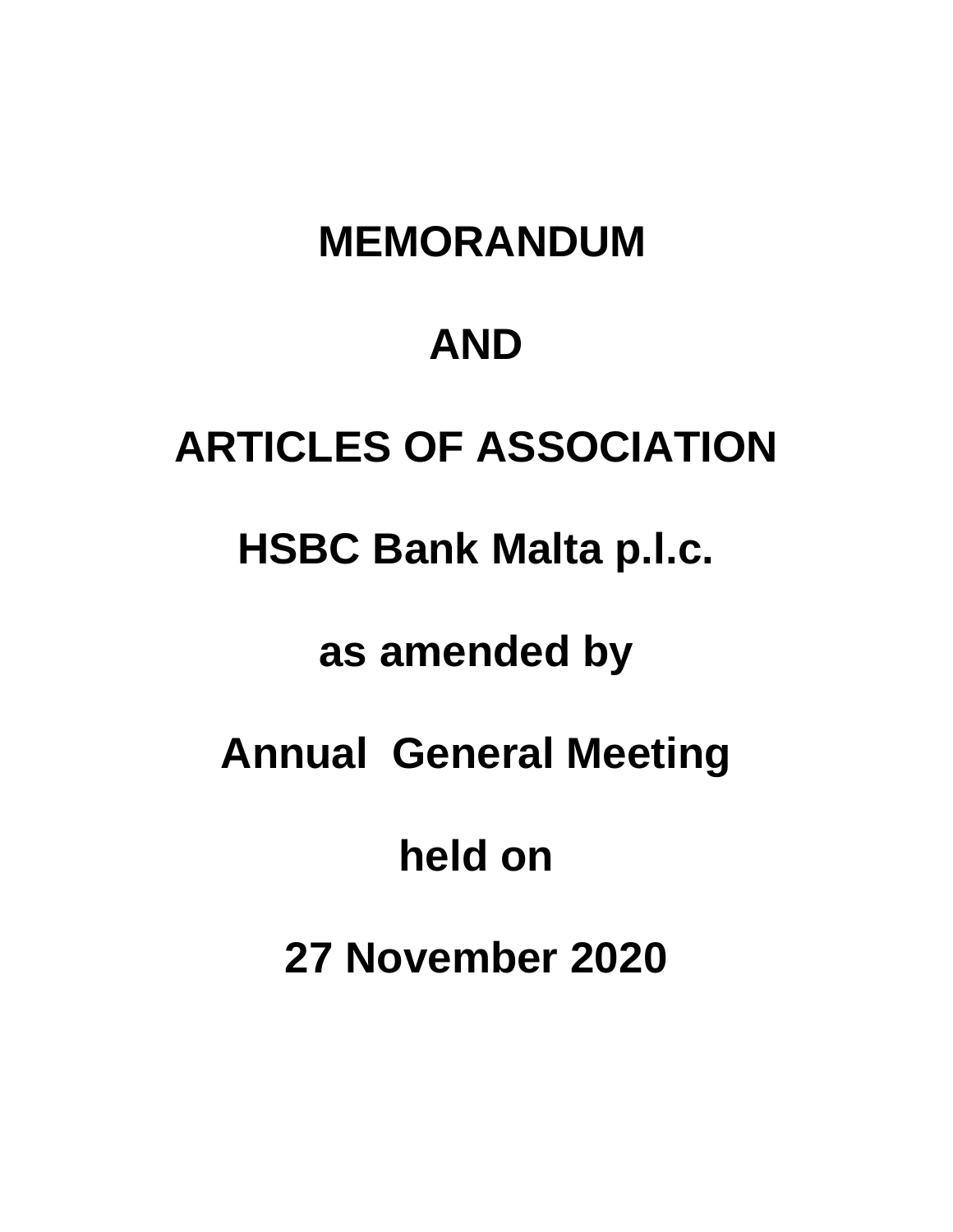## **Contents**

| <b>Memorandum of Association</b>           | <b>Clause</b>  | Page           |
|--------------------------------------------|----------------|----------------|
| Name of Company                            | 1              | 3              |
| <b>Status</b>                              | $\mathbf{2}$   | 3              |
| <b>Registered Office</b>                   | 3              | 3              |
| Objects                                    | $\overline{4}$ | $3 - 7$        |
| Liability                                  | 5              | $\overline{7}$ |
| <b>Share Capital</b>                       | 6              | 8              |
| <b>Composition of Board of Directors</b>   | $\overline{7}$ | 8              |
| <b>Directors</b>                           | 8              | 9              |
| Secretary                                  | 9              | 9              |
| Representation of the Company              | 10             | 10             |
| Attorney of the Company                    | 11             | 10             |
| <b>Articles of Association</b>             | <b>Article</b> | Page           |
| Preliminary                                | 1              | 11             |
| <b>Share Capital and Rights</b>            | $2 - 14$       | $11 - 13$      |
| <b>Share Certificates</b>                  | 15             | 13             |
| <b>Renewal of Certificates</b>             | $16 - 17$      | 14             |
| <b>Calls on Shares</b>                     | $18 - 24$      | $14 - 15$      |
| <b>Forfeiture of Shares</b>                | $25 - 28$      | $15 - 16$      |
| <b>Transfer and Transmission of Shares</b> | $29 - 38$      | $16 - 18$      |
| <b>Conversion of Shares into Stock</b>     | $39 - 42$      | 18             |
| <b>General Meetings</b>                    | $43 - 67$      | $19 - 26$      |
| <b>Directors</b>                           | 68 - 89        | $26 - 32$      |
| <b>Company Secretary</b>                   | 90             | 32             |
| <b>Dividends and Reserves</b>              | $91 - 98$      | $33 - 34$      |
| <b>Accounts</b>                            | 99 - 100       | 34             |
| <b>Capitalisation of Profits</b>           | 101            | $34 - 35$      |
| <b>Notice</b>                              | $102 - 106$    | $35 - 36$      |
| Indemnity                                  | 107            | 36             |
| <b>Winding Up</b>                          | 108            | 36             |
| General                                    | 109            | 36             |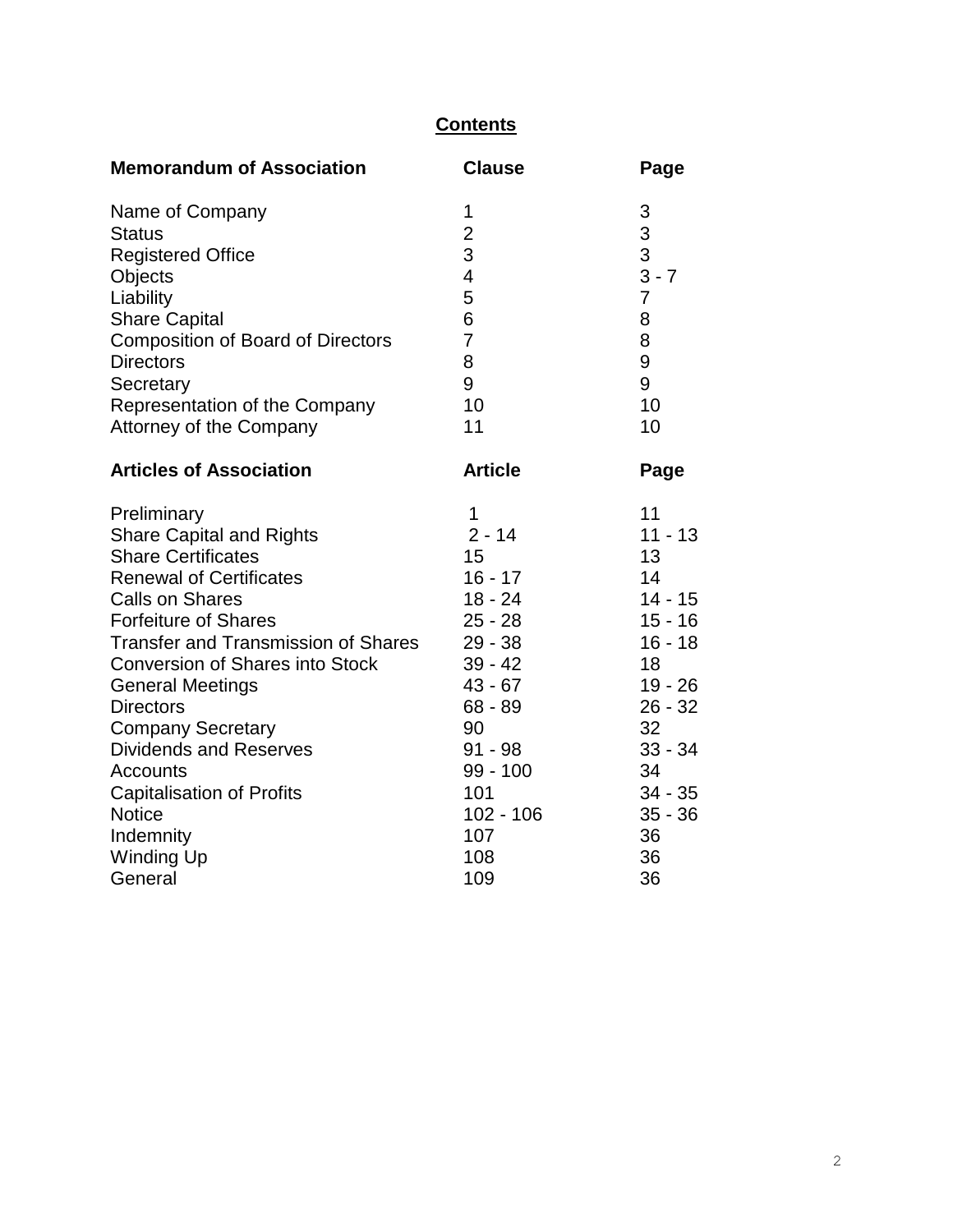### **MEMORANDUM OF ASSOCIATION**

- 1. The name of the Company shall be HSBC Bank Malta p.l.c.
- 2. The Company is a public company.
- 3. The registered office of the Company shall be at 116, Archbishop Street, Valletta, VLT 1444 or at such other place in Malta as the Board of Directors may from time to time determine.
- 4. Subject to any law governing the activities of the Company and the conditions of any license issued in terms of the law, the objects for which the Company is established are:
	- i) to carry on the business of banking in all its aspects whether in Malta or abroad, and whether related to national or international business including offshore business and including but not limited to the transaction of all financial, monetary, investment and other businesses which now are or at any time during the existence of the Company may be usually or commonly carried on in any part of the world by banks, discount houses, merchant banks or financiers; and in particular (but without prejudice to the generality of the foregoing):
		- a) to receive any money on current account or on deposit on any terms, and to borrow, raise or take up money with or without security, and to employ and use the same;
		- b) to deposit, lend or advance money, securities or any other kind of property, with or without security, and generally to make or negotiate loans and advances and credit facilities of every kind and in any currency, including (though not limited to) financing the acquisition, sale, hire or lease of property, goods, articles or commodities of every kind whether by personal loans, instalment finance, deferred payment or otherwise;
		- c) to draw, make, accept, endorse, grant, discount, acquire, subscribe or tender for, buy, sell, issue, execute, guarantee, negotiate, transfer, hold, invest or deal in, honour, retire, pay, secure or otherwise dispose of rights, obligations, instruments (whether transferable or negotiable or not) and securities of every kind;
		- d) to grant, issue, negotiate and in any manner deal in letters of credit, travellers' cheques and circular notes and drafts and other forms of credits and instruments of every kind;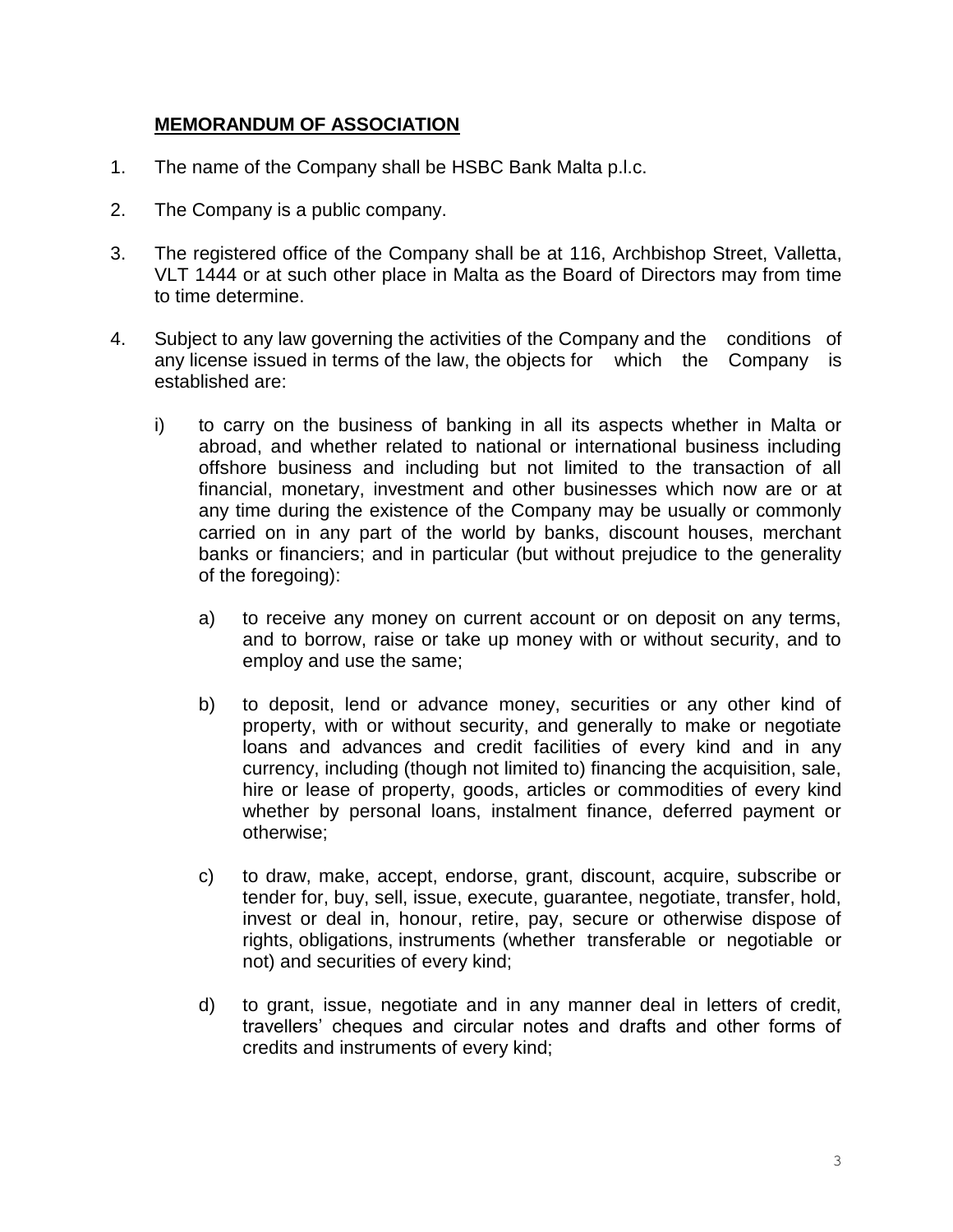- e) to buy, sell and deal in bullion, specie, precious metals, foreign exchange and commodities of every kind;
- f) to receive or place on deposit or for safe custody or otherwise documents, packages, cash, securities and valuables of every description and offer the service of safe-custody;
- g) to collect, hold and transmit money and securities and to act as agents for the receipt or payment of money or for the receipt or delivery of securities and documents;
- h) to transact business in respect of all kinds of bankers' payment systems and to issue and transact business in respect of all types of bankers' cards, and credit and debit cards whether issued by the Company or by any other person or company;
- i) to act as registrars and transfer agents for any company or person and to maintain for any company or person any records and accounts which may be requisite for the purpose, and to undertake any duties in relation to the registration of transfers, the issue and deposit of certificates or other documents evidencing title to securities, or otherwise;
- j) to act as agents, brokers, advisers or consultants in relation to the investment of money, the management of property and all pension and taxation matters, and generally to transact all agency, broking, advisory or consultancy business of every kind as well as act as managers of collective investments schemes and custodian of securities and investment instruments;
- k) to act as a tied insurance intermediary in terms of the Insurance Intermediaries Act (Cap 487);
- l) to purchase, acquire or otherwise hold immovable property or any right thereon within the limitations set out by law;
- m) to take over in settlement or on account of debts all or any part of the business, property rights and liabilities of any person, firm, partnership, or company and to dispose of such business, property or rights as may be deemed appropriate.
- ii) to borrow or raise money in such manner as the Company shall think fit and in particular but without limitation by the issue of debenture or debenture stock and to give security if required for the repayment of such money by hypothecation charge or lien upon all or any of the property or assets both present and future of the Company;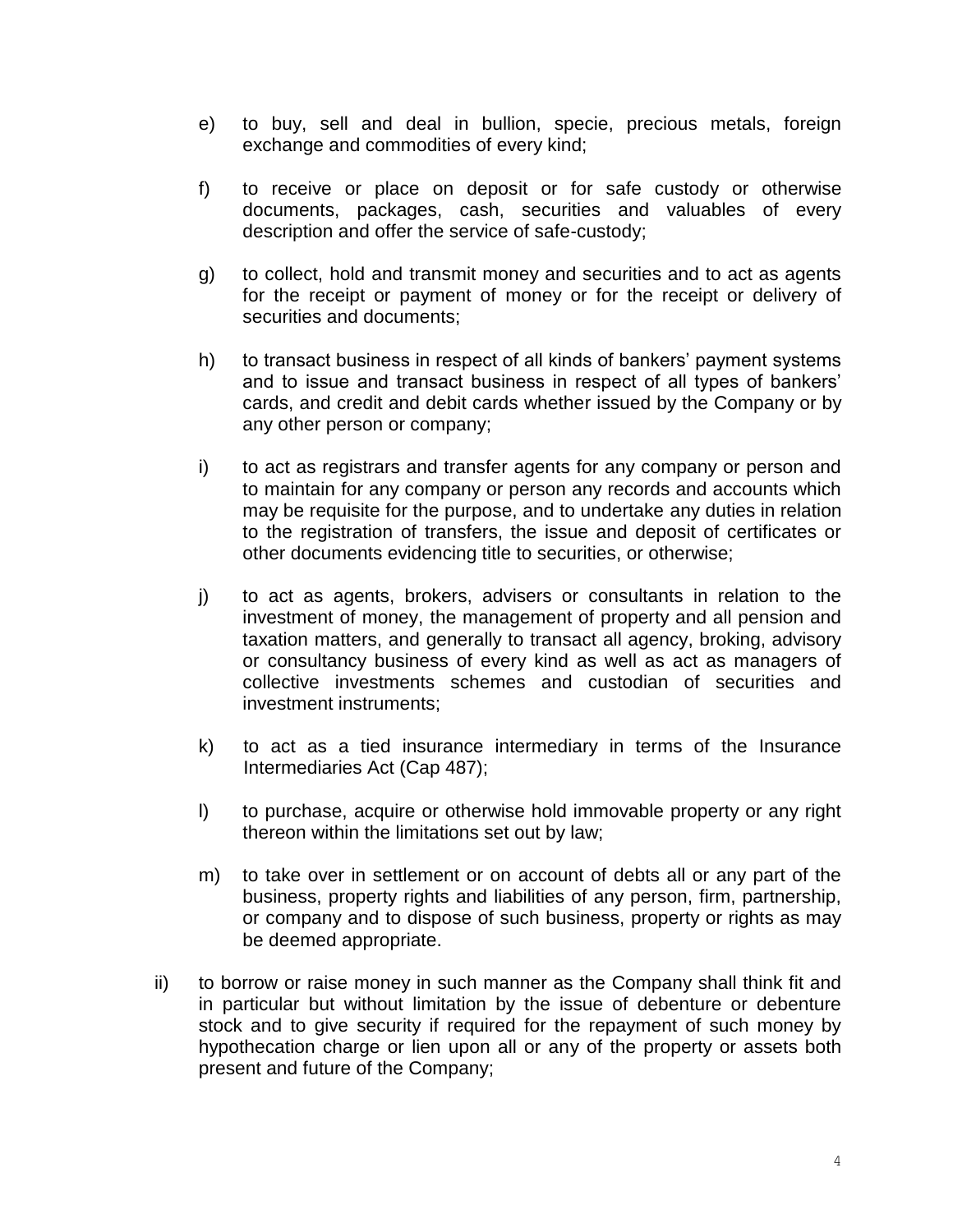- iii) to guarantee with or without security the obligations of third parties in any manner including entering into any guarantee, bond, recognisance, indemnity, surety and counter guarantees;
- iv) to sell, lease or otherwise dispose of the undertaking of the Company or any part of it, or all or any part of the property of the Company for such consideration as the Company may think fit;
- v) to undertake and execute the office of executor, administrator, curator, manager, committee, treasurer or any other similar office and to establish, undertake and execute trusts of all kinds, whether private or public, including religious and charitable trusts, and generally to carry on trustee and executor business in all its aspects and on such terms as may be thought expedient and in particular, but without prejudice to the generality of the foregoing, to act as trustees for the holders of any unit trusts, investment trusts and pension, benevolent and other funds and to transact all kinds of business arising in connection with any of the foregoing offices and trusts, and to establish, settle and regulate and, if thought fit, undertake and execute any trusts with a view to the issue of any securities, certificates or other documents based on or representing any securities or other assets appropriated for the purposes of such trust;
- vi) to promote, effect, negotiate, offer for sale by tender or otherwise, guarantee, underwrite, secure the subscription or placing of, subscribe or tender for or procure the subscription of (whether absolutely or conditionally), participate in, manage or carry out on commission or otherwise, any issue or conversion, public or private, of the shares and securities of any company and to lend money for the purposes of any such issue;
- vii) to carry on the business of installing, selling, renting and providing computers, data processing and storage equipment and systems, computer bureaux, programming, operating and consultancy services and communication systems of all kinds, and acquiring, leasing, hiring and disposing of electronic and mechanical equipment and machinery, and ancillary chattels and property of any kind or description;
- viii) to amalgamate or enter into partnership or any profit-sharing arrangement with and to co-operate in any way with or assist or subsidise any person, firm, partnership or company, and to purchase or otherwise acquire and undertake all or any part of the business, assets and liabilities of any person, firm, partnership or company;
- ix) to invest any moneys of the Company in such investments, securities and any other kind of property as may be expedient and to hold, sell, or otherwise deal with such investments, securities or property;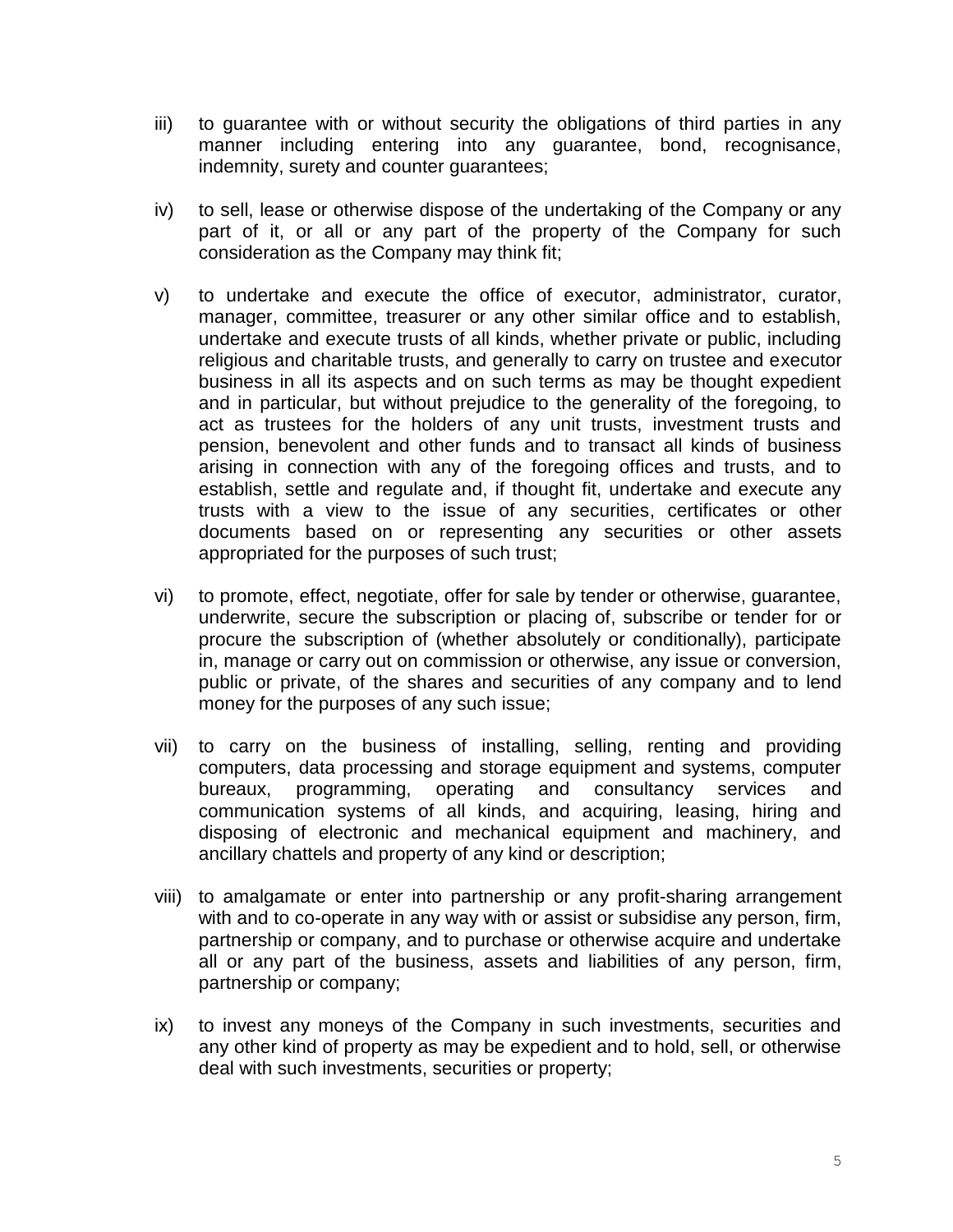- x) to establish or promote or concur in the establishment or promotion of any company;
- xi) to procure the registration or incorporation of the Company in or under the laws of any place outside Malta and obtain provisional authorisation enabling the Company to carry any of its objects into effect;
- xii) to seek for and secure, and generally to utilise and exploit, openings for the employment of capital in any part of the world, and with a view thereto to employ experts to investigate into and examine the conditions, prospects, value, character and circumstances of any business concerns and undertakings, and generally of any assets, concessions, properties and rights, whether in existence or contemplation;
- xiii) to enter into any arrangement with any government or authority, international, supreme, municipal, local or otherwise, and to obtain rights, concessions and privileges from any such government or authority and to carry out, exercise and comply with any such arrangements, rights, concessions and privileges;
- xiv) to distribute any of the property of the Company among its members in specie;
- xv) to subscribe, donate or guarantee money for any national, charitable, benevolent, public, general or useful object or for any exhibition or sporting activity or for any purpose which may be likely directly or indirectly to further the objects of the Company or the interests of its members;
- xvi) to establish and maintain or procure the establishment and maintenance of any non-contributory or contributory pension or superannuation funds or for the benefit of, to give or procure the giving of donations, gratuities, bonuses, benefits, pensions, allowancesor emoluments to, and to purchase and maintain insurance for or for the benefit of, any persons who are or were at any time in the employment or service of the Company or of any company which is a subsidiary or an associate of the Company, or who were at any time Directors or officers of the Company or of any such other company as aforesaid, and the wives, widows, families, dependants and person representatives of any such persons, to any institutions, associations, building and housing schemes, club-funds or trusts for the benefit of any such persons as aforesaid, or to advance the interest and well being of the Company or of any such company as aforesaid and to make payments for or towards the insurance of any such persons as aforesaid;
- xvii) to co-ordinate, finance, assist, subsidise and manage all or any part of the businesses and operations of any and all companies in which the Company is interested whether as shareholder or otherwise and whether directly or indirectly and generally to carry on the business of a holding company;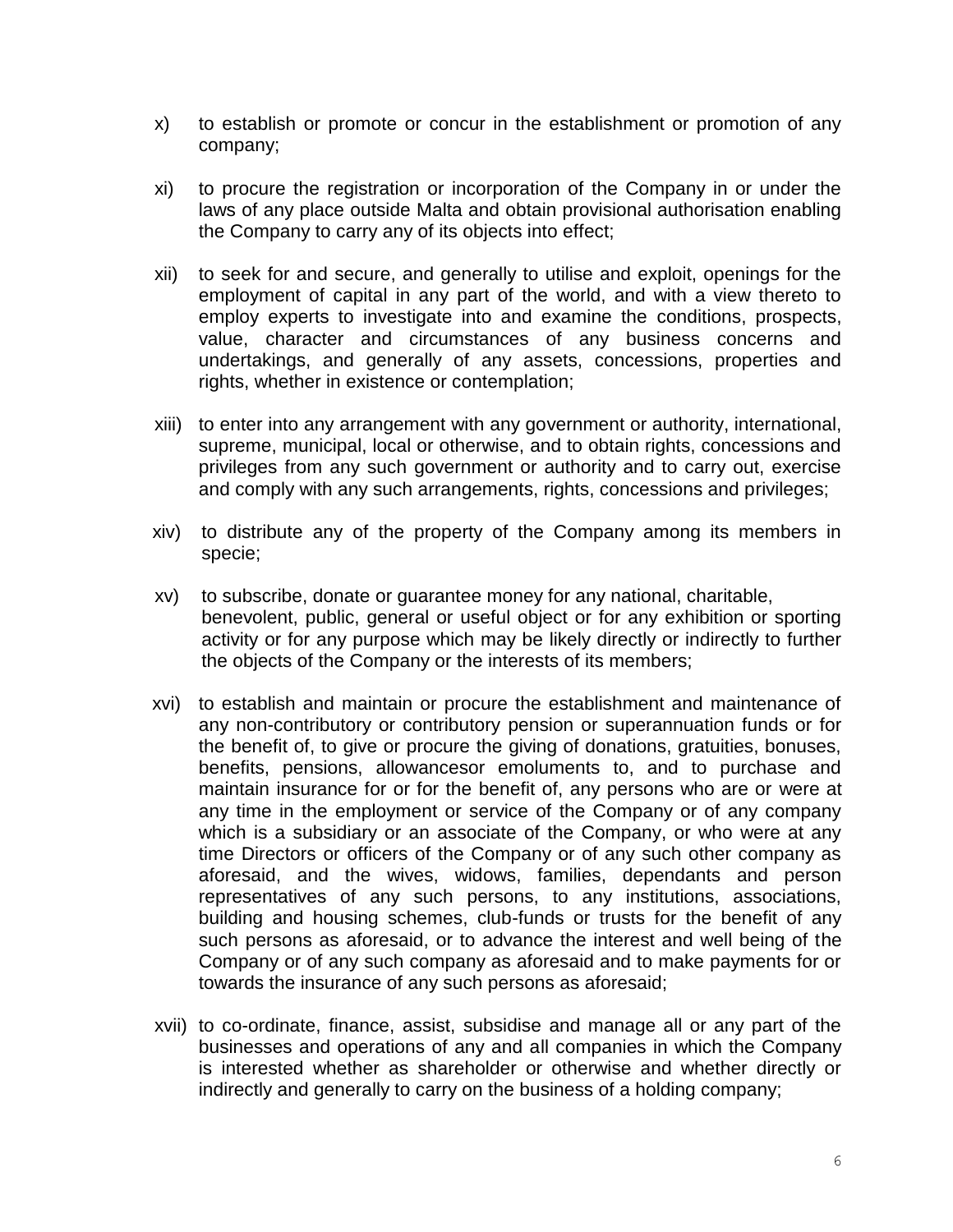- xviii) to take or concur in taking all such steps and proceedings including (but without limitation) the undertaking of any obligation monetary or otherwise as may seem best calculated to uphold and support the credit of the company or to obtain, maintain, restore or justify public confidence in the Company or to avert or minimise financial disturbances which might detrimentally affect the company;
- xix) to purchase, substitute for, acquire, hold, receive in deposit or otherwise deal in stocks, shares, bonds, debentures or other securities and collect their relative coupons;
- xx) to carry on any other business or activity which may seem to the directors capable of being advantageously carried on in connection or conjunction with or as ancillary to any of the foregoing businesses or which the Directors may consider expedient with a view to rendering profitable or more profitable or enhancing directly or indirectly the value of the Company's undertaking or any of its property or assets, and to do all such other things as the Directors may consider incidental or conducive to the attainment of the Company's objects.

Nothing in the foregoing shall be construed as empowering or enabling the Company to carry out any activity or service which requires a licence or is otherwise regulated under the Investment Services Act 1994 and the Insurance Business Act (Cap 487) without a licence or other appropriate authorisation from the relevant Competent Authority.

The exercise by the company of the foregoing objects and powers is subject to such prohibitions and restrictions as are provided by and under the mandatory provisions of any law in force for the time being including the Companies Act 1995 and the Insurance Business Act (Cap. 403) and the Insurance Intermediaries Act (Cap 487) and of any regulations or insurance rules or insurance intermediaries rules issued thereunder and any amendment, modification or substitution of any such laws, regulations and rules.

AND IT IS HEREBY DECLARED THAT the objects specified in each of the paragraphs of this clause shall not, except where the context expressly so requires, be in any way limited or restricted by reference to or inference from the terms of any other paragraph or the name of the Company, but may be carried out in as full and ample a manner and shall be construed in as wide a sense as if each of the said paragraphs defined the objects of a separate, distinct and independent company.

5 The liability of the members is limited to the amount, if any, unpaid on the shares respectively held by them.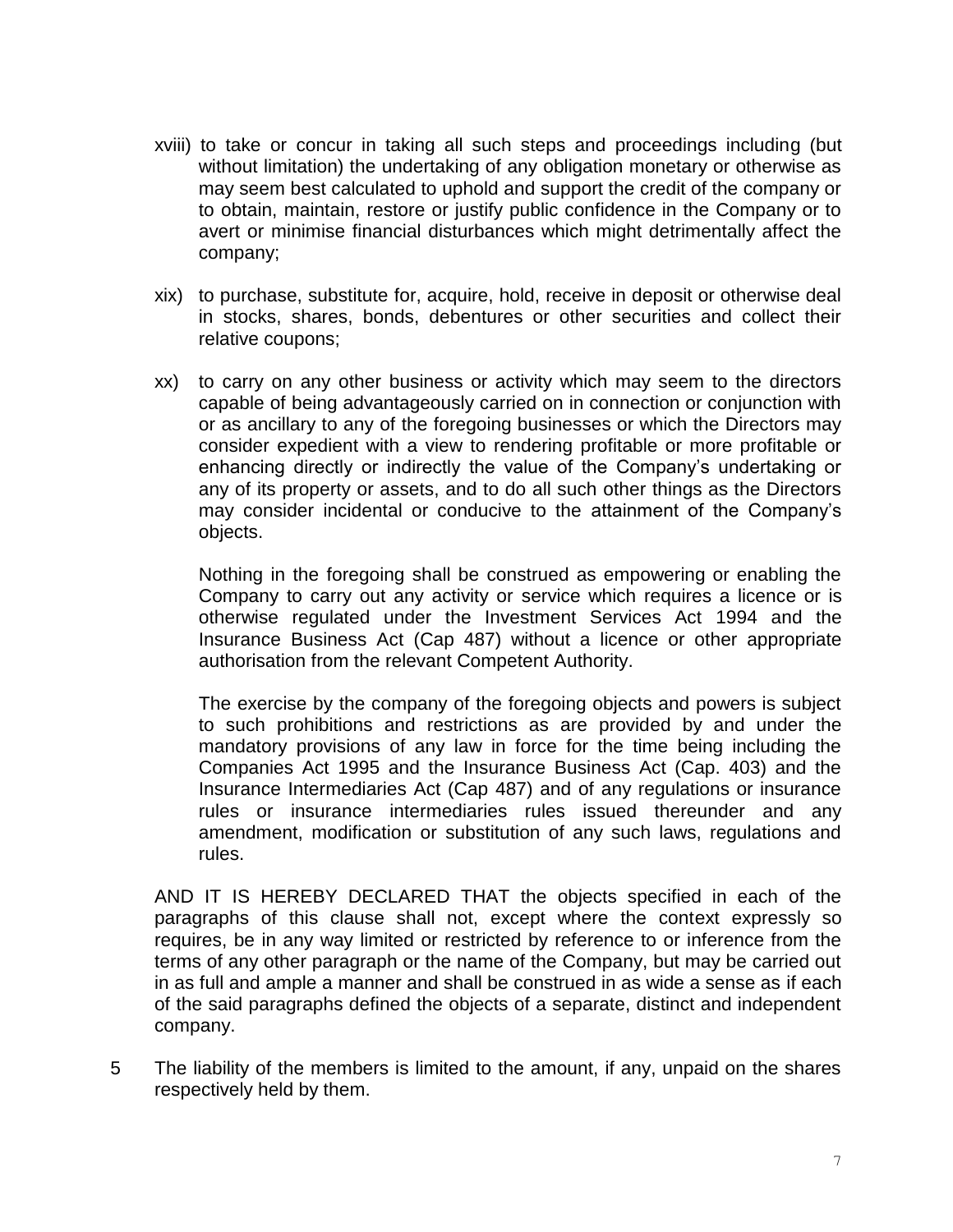- 6. (1) The authorised share capital of the Company is one hundred forty one million euro (€141,000,000) divided into four hundred seventy million (470,000,000) ordinary shares of thirty euro cent (€0.30) each.
	- (2) The issued and fully paid-up capital of the Company is one hundred and eight million ninety one thousand eight hundred and twenty nine euro and seventy cent (€108,091,829.70) divided into three hundred and sixty million, three hundred and six thousand and ninety nine (360,306,099) shares of thirty euro cent (€0.30) each, which are all listed on the Malta Stock Exchange.
- 7. (1) The Board of Directors shall consist of not more than nine (9) Directors who shall be appointed or elected by the shareholders. Every shareholder owning eleven per centum (11%) of the ordinary issued share capital, shall be entitled to appoint one Director for each and every eleven per centum (11%) of the ordinary issued share capital of the Company owned by such shareholder. Any fractional shareholding not so utilised in the appointment of Director(s) shall be entitled to participate in the voting for the election of further Directors.
	- (2) The Chairman shall be appointed as follows:
		- (a) The largest single shareholder of the Company, provided he holds at least thirty three per centum (33%) of the ordinary issued share capital of the Company, shall be entitled to appoint the Chairman from amongst the Directors appointed or elected to the Board.
		- (b) Should more than one shareholder be so entitled to appoint the Chairman, such shareholders shall notify the Company of their appointee. Such notification is to be signed by all such shareholders.
		- (c) If the Chairman is not appointed as stated in (a) or (b) above within five (5) days from the day on which the above entitlement can be exercised, the Directors shall elect the Chairman from one of their numbers.
	- (3) During such time as a shareholder is entitled to appoint Directors, including the Chairman such appointment may be made by letter addressed to the Company. Otherwise the election of the Directors shall be held as provided in the articles.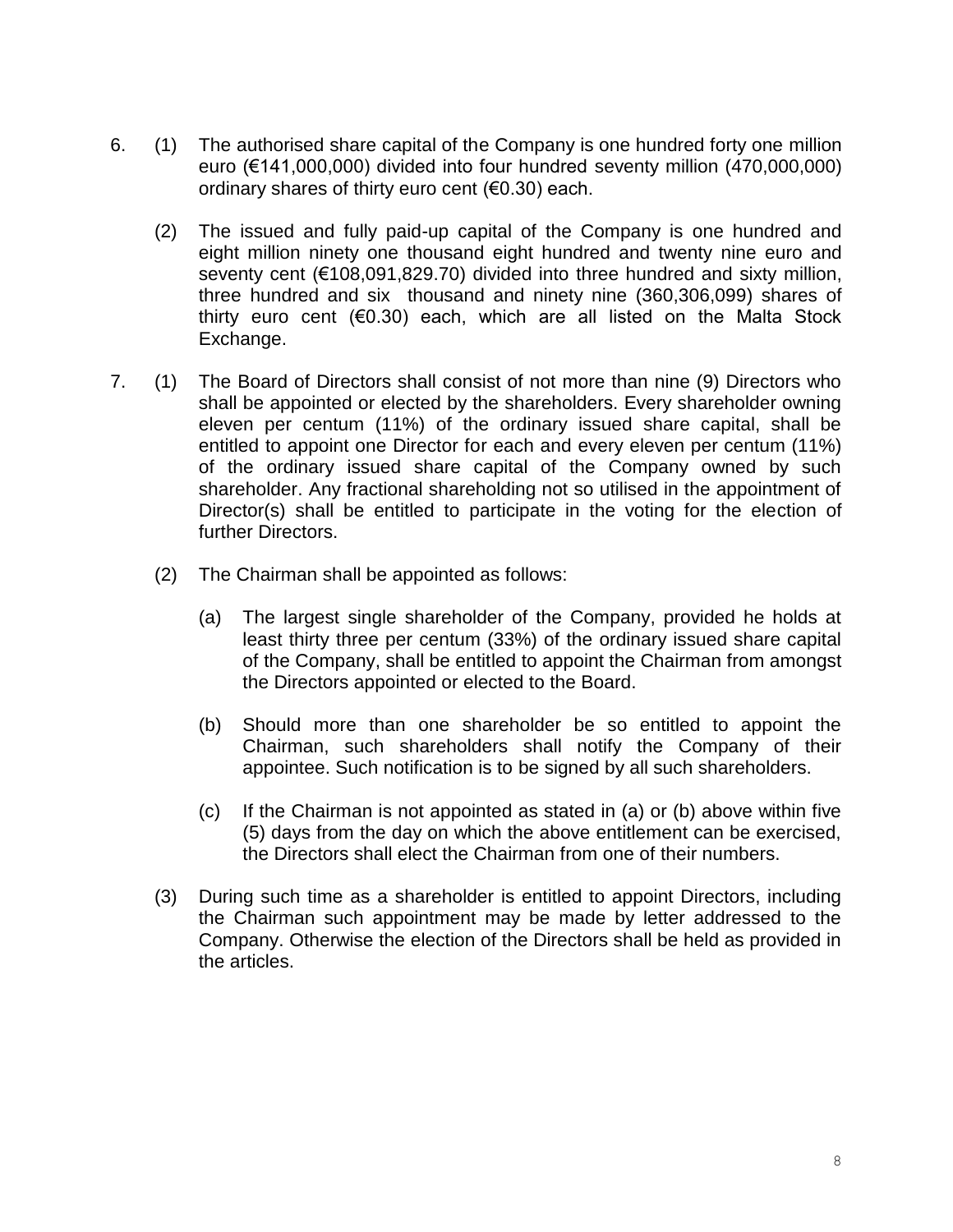8. The current Directors are:

Mr s Ingrid Azzopardi 2, Fair Play Triq Ignazio Gavino Bonavita Pembroke I.D. Card No: 217367(M)

Mr John Bonello 2, Oleander Street , The Gardens, St Julians, STJ 1910, Malta I.D. Card: 599148M

Mr Michel Cordina 5, Triq L -Iskal, Marsascala, Malta I.D. Card: 261063M

Mr Yiannos Michaelides 10, Pyntagora Street, Apt 401, Engoni, Nicosia P.C. 2406 ,Cyprus Cypriot Passport No: K00012238

Prof Andrew Muscat 200, Main Street St Julians STJ 1019, Malta I.D. Card: 132457M

Mr Simon Vaughan Johnson 53, La Pergola, Triq Birguma Birguma, Naxxar NXR4444, Malta British Passport No: 518425287

Dr Maryanne sive Sue Vella 5, Camelot, Triq il -Konti G.A. Ciantar Birkirkara, Malta I.D. Card: 0244067M

9. The Company Secretary is: Dr. George Brancaleone LL.D. 11, Triq L -Alwett, Kappara, San Gwann I.D. Card No: 136061(M)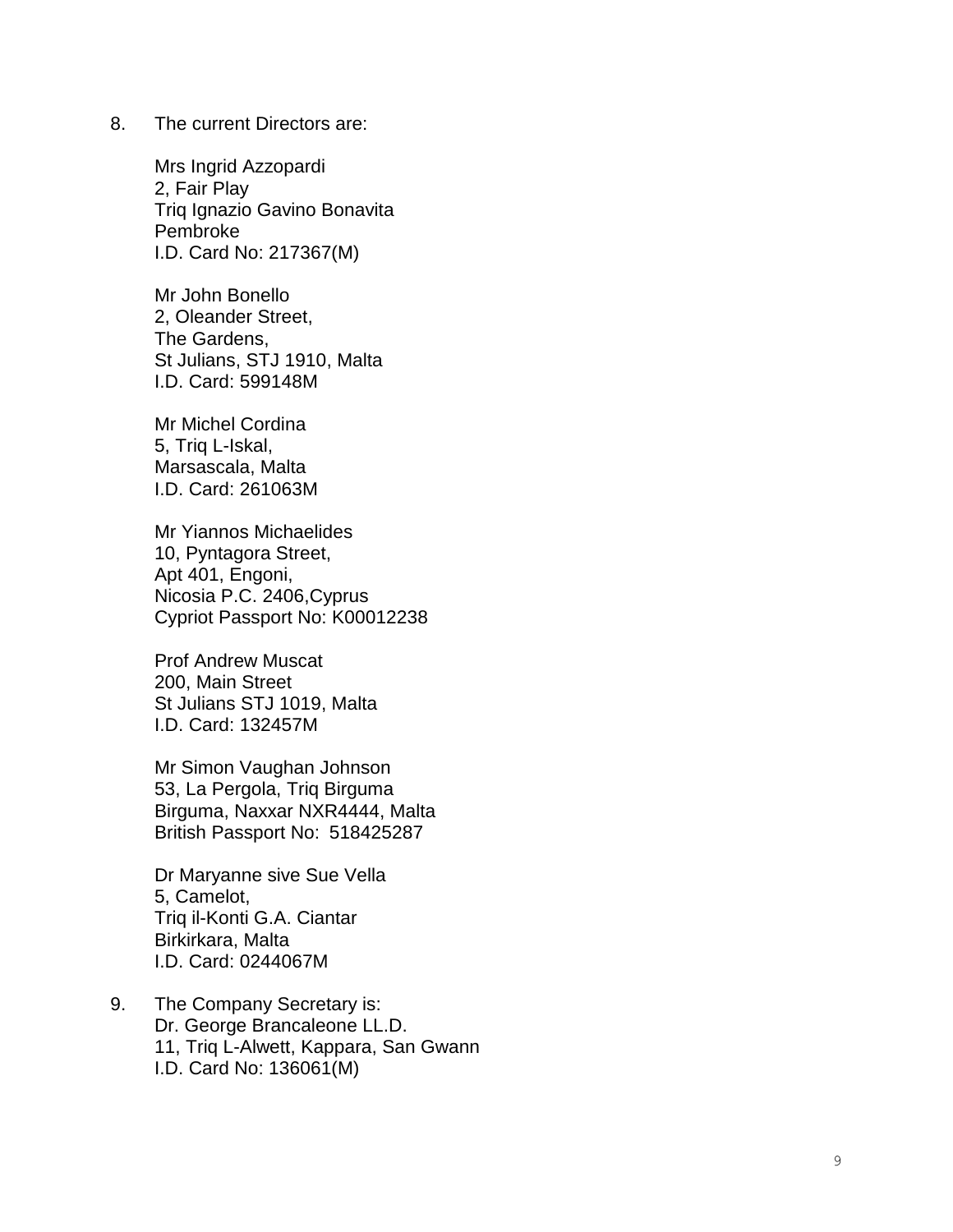10. The Company shall be represented in judicial proceedings by the Chairman or the Chief Executive Officer or, without prejudice to the powers of the Chairman or the Chief Executive Officer, by any person or persons deputed and authorised for this purpose by the Board of Directors.

Deeds of whatsoever nature engaging the Company and all other documents purporting to bind the Company shall be signed and executed on behalf of the Company by the Chairman or the Chief Executive Officer, or without prejudice to the powers of the Chairman or the Chief Executive Officer as aforesaid, by any person or persons deputed and authorised for this purpose by the Board of Directors. The persons vested with judicial and contractual representation of the Company are Mr. John Bonello I.D. Card Number 599148(M) or Mr. Simon Vaughan Johnson (Chief Executive Officer) British Passport Number 518425287.

11. The Directors shall have the power to appoint any person to be the attorney of the Company for such purposes and with such powers, authorities and directions (not exceeding those vested in them) and for such periods and subject to such conditions as they may think fit, and any such powers of attorney may contain such provisions for the protection and convenience of persons dealing with any such attorney as the Directors may deem fit, and may also authorise any such attorney to delegate all or any of his powers, authorities, and discretions vested in him.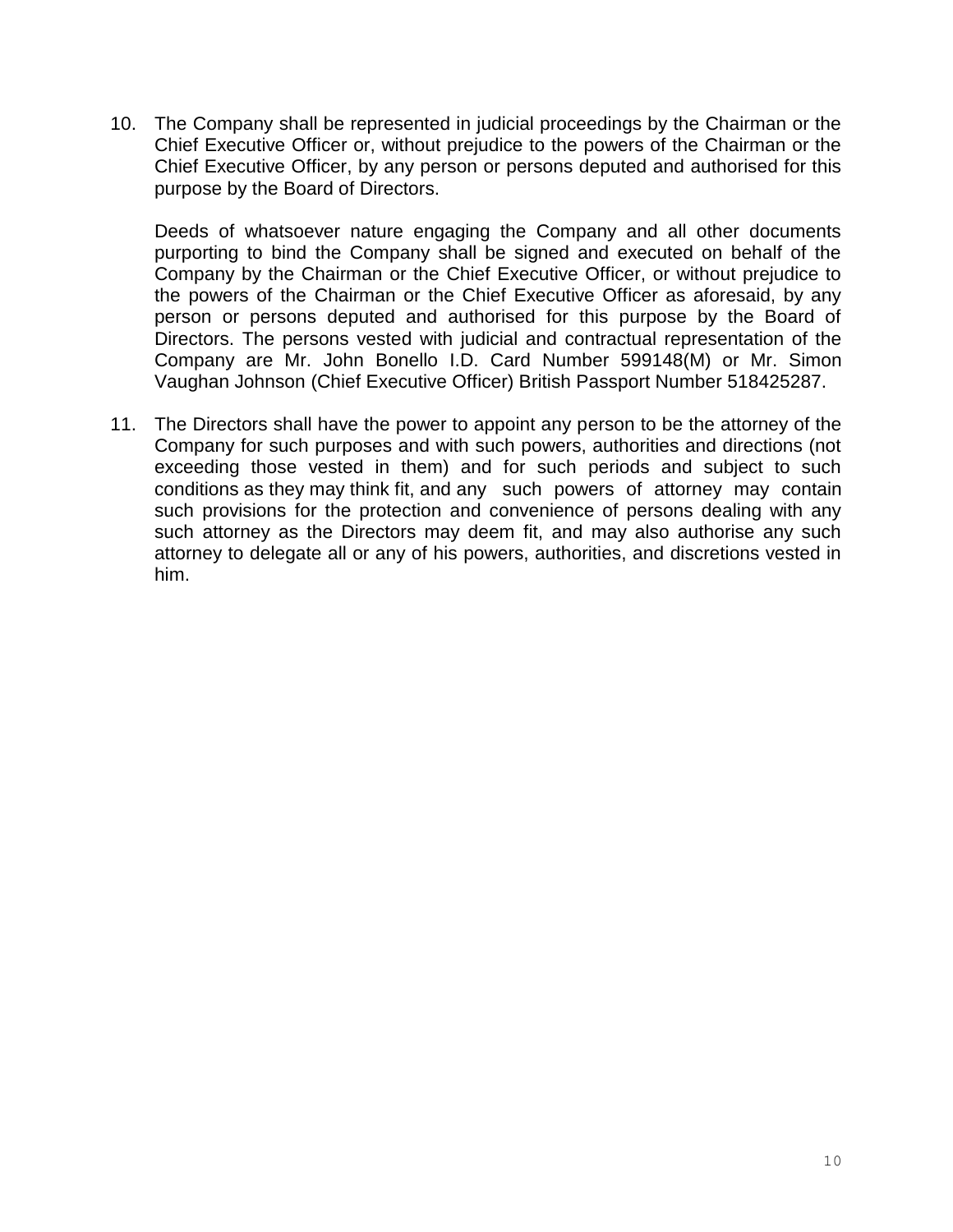#### **ARTICLES OF ASSOCIATION**

1. The following regulations shall be the sole Articles of Association of the Company and the First Schedule of the Companies Act 1995 (hereinafter referred to as "the Act") shall not apply to the Company.

#### **SHARE CAPITAL & RIGHTS**

- 2. The Ordinary Shares shall:
	- (a) be freely transferable, subject to the provisions of Article 31 of these Articles and to any condition/restriction in the terms of issue under this Article;
	- (b) entitle the holders thereof to representation on and participation in the election of the Board of Directors in terms of the Memorandum and Articles of Association;
	- (c) entitle the holder thereof to receive notice, attend and vote at general meetings; and
	- (d) entitle the holders thereof to participate in the distribution of dividends subject to the rights of preference shareholders.
- 3. Without prejudice to any special rights previously conferred on the holders of any existing shares or class of shares, any shares in the Company may be issued with such preferred, deferred or other special rights or such restrictions, whether in regard to dividend, voting, return of capital or otherwise as the Directors may from time to time determine as long as any such issue of Equity Securities falls within the authorised share capital of the Company.
- 4. Subject to the provisions of Section 115 of the Act, any preference shares may, with the sanction of an extraordinary resolution, be issued on the terms that they are, or at the option of the Company are, liable to be redeemed on such terms and in such manner as the Company before the issue of the shares may by extraordinary resolution determine.
- 5. Preference shareholders shall have the same rights as ordinary shareholders as regards receiving notices, reports and balance sheets, and attending General Meetings of the Company.
- 6. Preference shareholders shall also have the right to vote in any of the following instances:
	- (a) when a meeting is convened to reduce the capital, or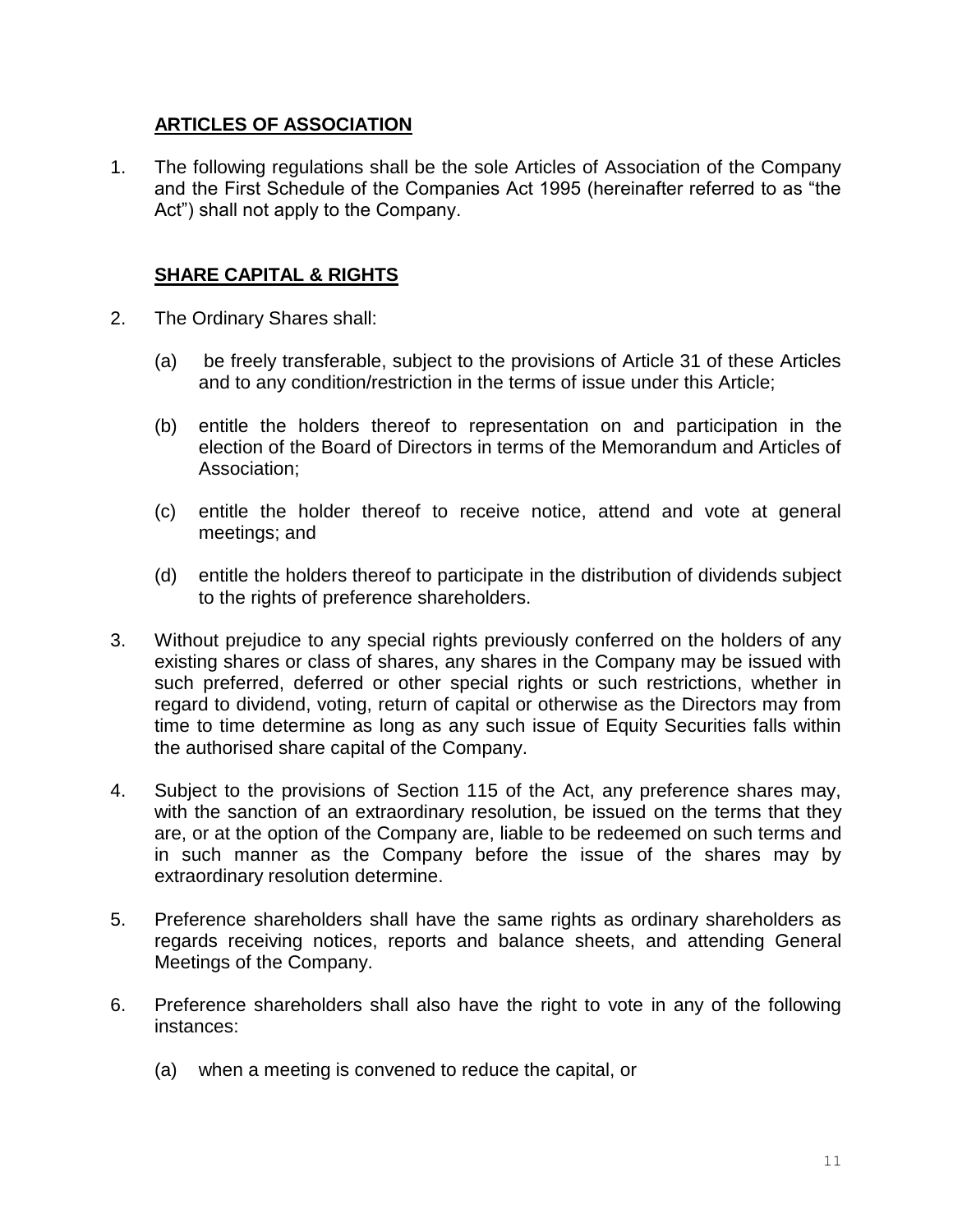- (b) when a meeting is convened to wind up the Company, or
- (c) where the proposition to be submitted directly affects their rights and privileges, or
- (d) when the dividend on their share is in arrears more than six months.
- 7. The rights attached to any class or classes of shares (unless otherwise provided by the terms of issue of the shares of that class) may, whether or not the Company is being wound up, be varied with the consent in writing of the holders of threefourths of the issued shares of that class, or with the sanction of an extraordinary resolution passed at a separate general meeting of the holders of the shares of that class. To every such separate general meeting the provisions of these regulations relating to general meetings shall apply.
- 8. The Company may exercise the power of paying commissions or of making discounts or allowances provided it complies with the requirements of Section 113 of the Act. Such commission may be satisfied by the payment of cash or the allotment of fully or partly paid shares in one way and partly in the other.
- 9. (1) Whenever equity securities of the Company are proposed to be allotted for consideration in cash, those shares shall be offered on a pre-emptive basis to shareholders in proportion to the share capital held by them.
	- (2) The provisions of Section 88 of the Act shall apply. Any such equity securities not subscribed to by the existing shareholders in terms of their pre-emptive right, may be offered for subscription to the general public under the same or other conditions which, however, cannot be more favourable than the original offer.
- 10. No person shall be recognised by the Company as holding any security upon any trust or nominee relationships, and the Company shall not be bound in any way to recognise (even when having notice thereof) any equitable, contingent, future or partial interest in any security, or any interest in any fractional part of a security or (except only as by these Articles or by law otherwise provided) any other right in respect of any security, except an absolute right to the entirety thereof in the registered holder and such other rights in case of transmission thereof as are hereinafter mentioned.
- 11. The Directors may if they so deem fit, cause any of its shares or loan securities of the Company, whatever their class, whether issued or to be issued in terms of these Articles, to be quoted and listed on the Malta Stock Exchange (hereinafter referred to as the 'Exchange').
- 12. The Company, may, subject to the provisions of the Companies Act 1995, acquire and hold any of its shares.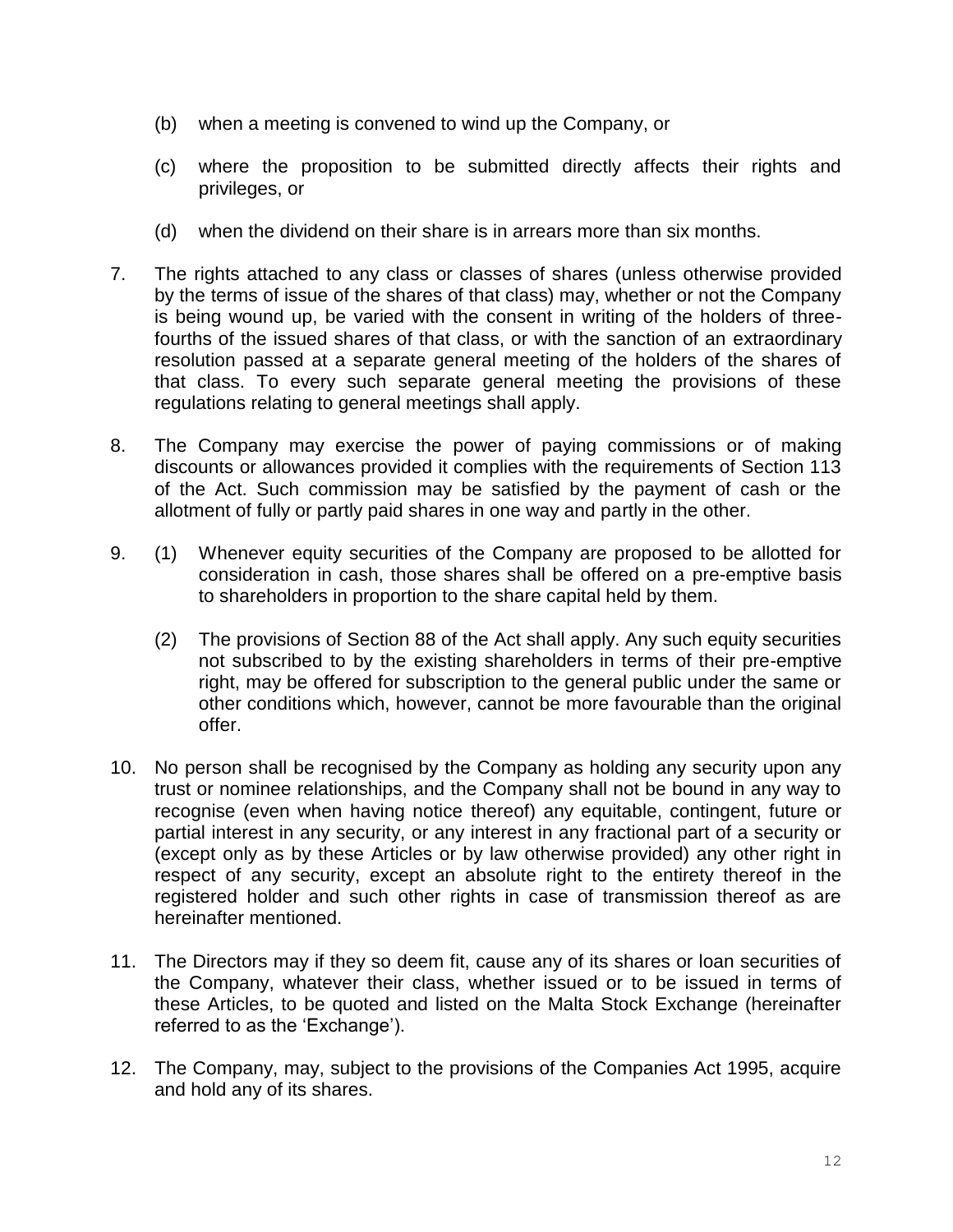- 13. Subject to the provisions of the Companies Act 1995 and to the terms of issue, Equity Securities or Debt Securities of the Company may be pledged by the holder thereof in favour of any person as security for any obligation. Nevertheless the Company may when issuing Equity Securities or Debt Securities, provide in the terms of issue that those securities may ot be pledged.
- 14. By an ordinary resolution taken in a general meeting, the Board of Directors may be authorised to issue shares or securities which are convertible into shares or securities which carry the right to subscribe for shares, up to the amount of the Company's Authorised Share Capital, which authorisation shall be for a maximum period of five years from the date this clause shall become effective, renewable for further periods of five years each.

The acceptance of this clause by the General Meeting to form part of the Articles of Association shall itself entail the conferment of such authority.

#### **SHARE CERTIFICATES**

15. With the exception of Listed Shares of the Company, every member shall, without payment, be entitled to receive, within two months after allotment or lodgement of a transfer duly stamped, or within such other period as the conditions of issue may provide, a certificate for all his shares in any particular class, or several certificates, each for one or more of his shares upon payment of eleven euro and sixty five cent (€11.65) for every certificate after the first, or such lesser sum as the Directors shall from time to time determine. Provided that in the event of a member transferring part of the shares represented by a certificate in his name, a new certificate in respect of the balance thereof shall be issued in his name without payment.

In the case of joint holders, the Company shall not be bound to issue more than one certificate for all the shares in any particular class registered in their joint names, and delivery of a certificate for a share to any one of several joint holders thereof nominated by the joint shareholders and whose name appears in the Register of members shall be sufficient delivery to all.

Every certificate shall be signed by one Director and countersigned by the Secretary or some other person nominated by the Directors for the purpose and shall specify the shares to which it relates, the nominal value thereof and the amount paid up thereon.

If no such nomination exists, the certificate shall be delivered to the first named shareholder in the Register.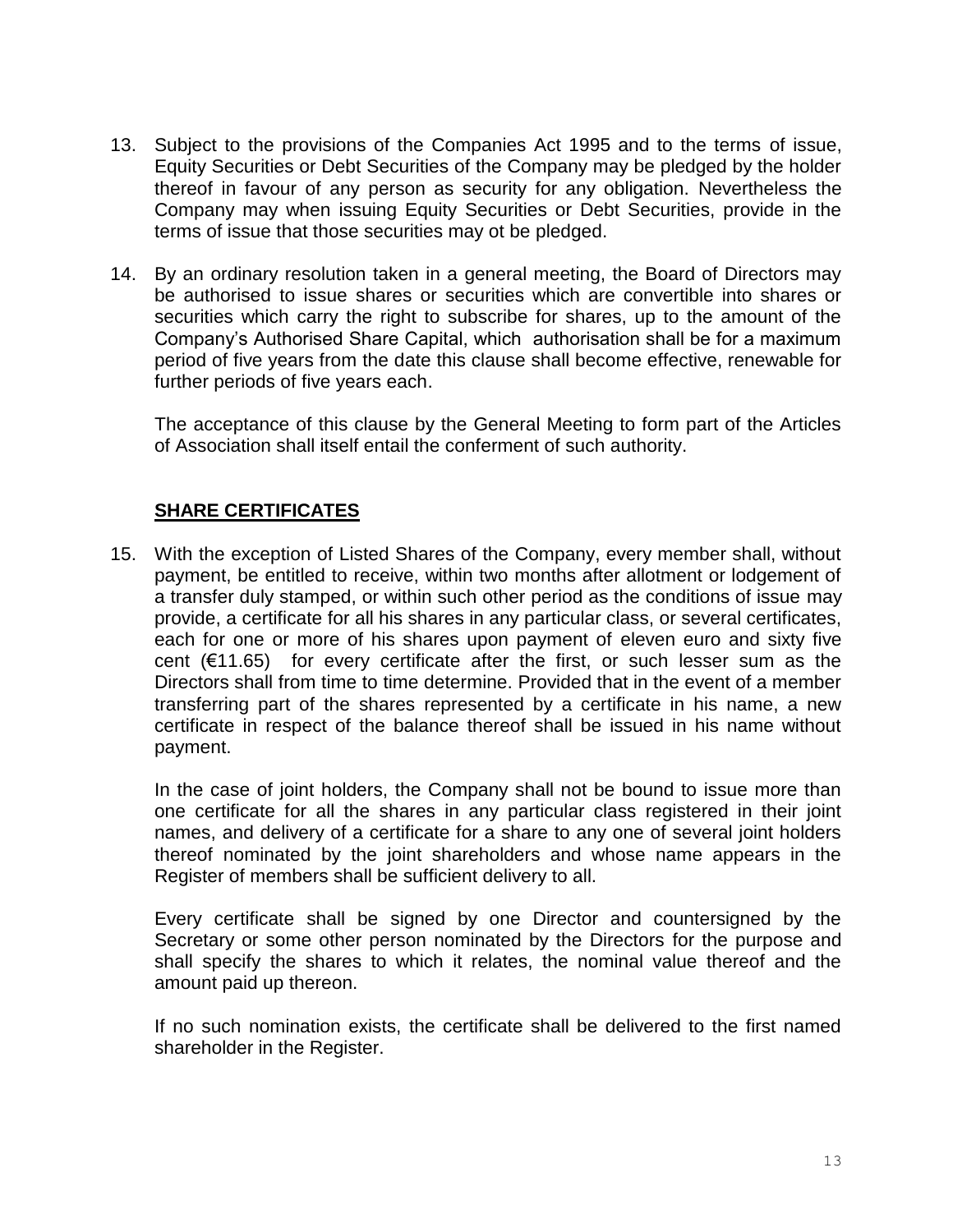### **RENEWAL OF CERTIFICATES**

- 16. If any share certificate shall be worn out, defaced, destroyed or lost, it may be renewed on such evidence being produced and such indemnity (if any) being given as the Directors shall require, and in case of wearing out or defacement, on delivery up of the old certificate, and in case of destruction or loss, on the execution of such indemnity (if any) and in either case, on payment of eleven euro and sixty five cent (€11.65).In case of destruction or loss, the person to whom such renewed certificate is given shall also bear and pay to the Company all expenses incidental to the investigation by the Company of the evidence of such destruction or loss and to such indemnity.
- 17. For Listed Shares of the Company, the holder thereof shall be entitled to receive from the Central Securities Depository of the Exchange a document evidencing his registration as a member of the Company in the number of shares held, or such other evidence as the Bye-Laws of the Exchange may from time to time determine. In the case of joint shareholders, such document shall be delivered to the first namedshareholder on the register of members, unless the Exchange has been otherwise instructed.

## **CALLS ON SHARES**

- 18. The Directors may from time to time make calls upon the members in respect of any monies unpaid on their shares (whether on account of the nominal value of the shares or by way of premium) and not by the conditions of allotment thereof made payable at fixed time, provided that no call shall be payable at less than one month from the date fixed for the payment of the last preceding call, and each member shall (subject to receiving at least fourteen days' notice specifying the time or times and place of payment) pay to the Company at the time or times and place so specified, the amount called on his shares. A call may be revoked or postponed as the Directors may determine.
- 19. A call shall be deemed to have been made at the time when the resolution of the Directors authorising such call was passed and may be required to be paid by instalments.
- 20. The joint holders of a share shall be jointly and severally liable to pay all calls in respect thereof.
- 21. If a sum called in respect of a share is not paid before or on the date appointed for payment thereof, the person from whom the sum is due shall pay interest thereon from the day appointed for payment thereof to the time of actual payment at such rate not exceeding the maximum allowed by law as the Directors may determine but the Directors shall be at liberty to waive payment of such interest wholly or in part.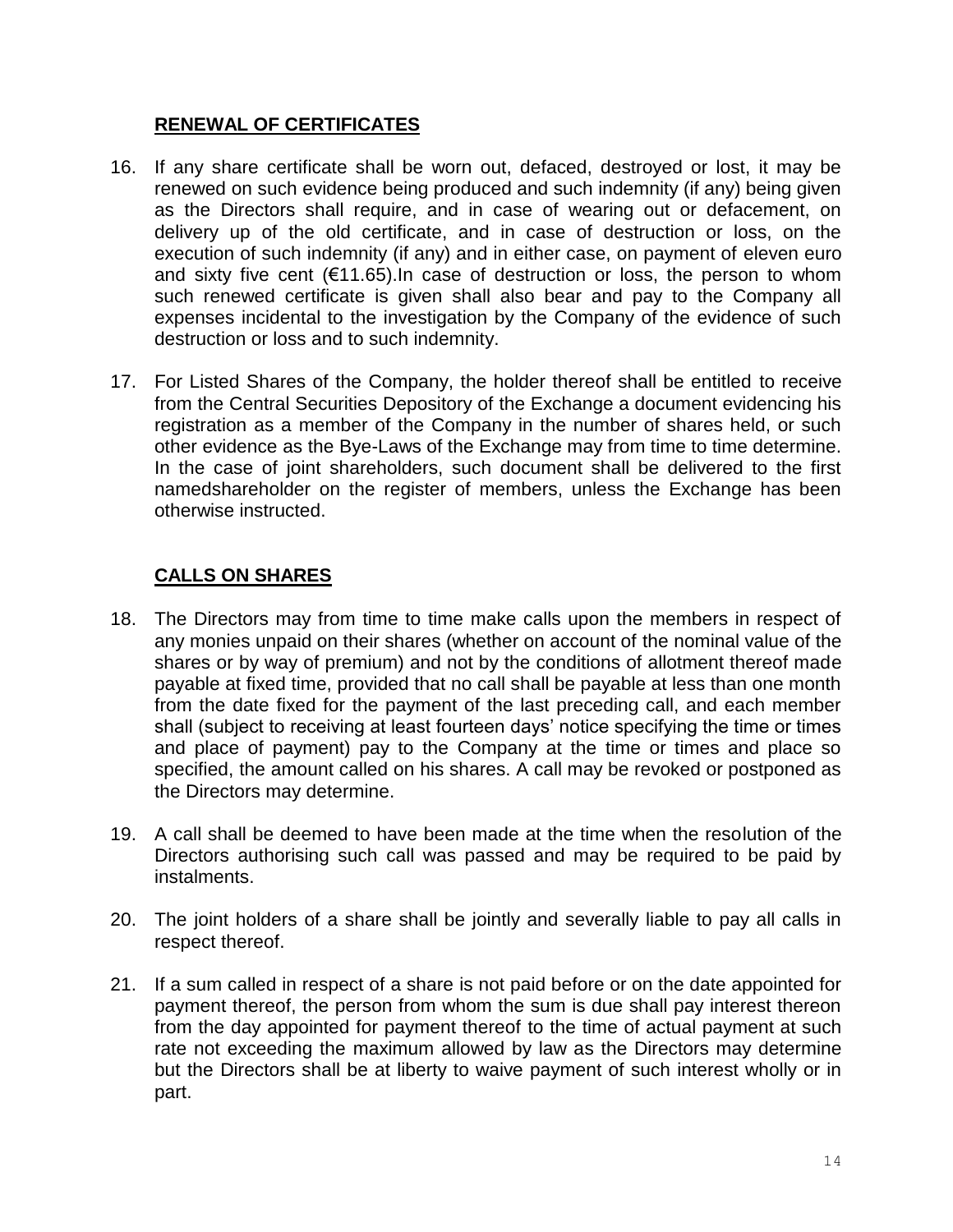- 22. Any sum which by the terms of issue of a share becomes payable on allotment or at any fixed date, whether on account of the nominal value of the share or by way of premium, shall for the purposes of these regulations be deemed to be a call duly made and payable on the date on which, by the terms of issue, the same becomes payable and in case of non-payment, all the relevant provisions of these regulations as to payment of interest and expenses, forfeiture or otherwise shall apply as if such sum had become payable by virtue of a call duly made and notified.
- 23. The Directors may, if they think fit, receive from any member willing to advance the same, all or any part of the moneys uncalled and unpaid upon any shares held by him, and upon all or any part of the moneys so advanced may (until the same would, but for such advance, become payable) pay interest at such rate not exceeding the maximum allowed by law, as may be agreed upon between the Directors and the member paying such sum in advance.
- 24. The entitlement to receive any dividend and/or the right to exercise any privilege as a member including the right to vote at General Meetings, shall be suspended until the said member shall have paid all calls for the time being due and payable on every share held by him, together with interests and expenses, if any.

#### **FORFEITURE OF SHARES**

- 25. If a member fails to pay any call or installment of a call on the day appointed for payment thereof, the Directors may, at any time thereafter during such time as any or part of the call or installment of the call remains unpaid, require payment of so much of the call or installment as is unpaid, together with any interest which may have accrued, by means of a notice which shall also name a further day (not earlier than the expiration of fourteen (14) days from the date of service of the notice) on or before which the payment required by the notice is to be made, and shall state that in the event of non-payment at or before, the time appointed, the shares, in respect of which the call was made will be liable to be forfeited.
- 26. If the requirements of any such notice as aforesaid are not complied with, any share in respect of which the notice has been given may at any time thereafter, before the payment required by the notice has been made, be forfeited by a resolution of the Directors to that effect. The shareholders shall however retain the right to all dividends declared before the call was made and which have not been paid, as well as the right to dividends declared after the call but before the date of forfeiture in which latter case however, his right shall only extend proportionately up to the amount actually paid by him. This without prejudice to any subtraction, from such dividend/s due to him, of all sums of money payable by him to the Company on account of calls or otherwise in relation to shares of the Company as provided in these Articles.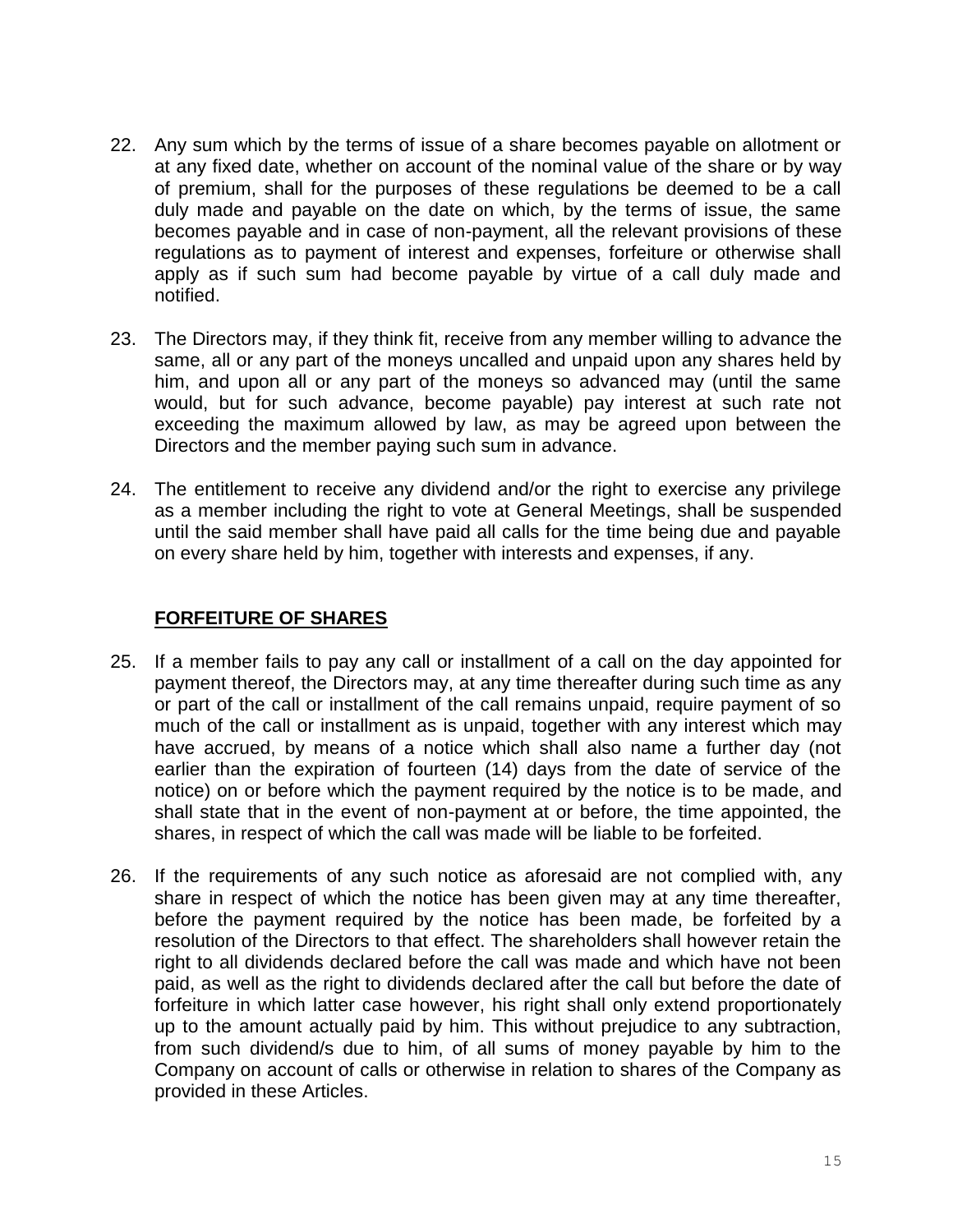- 27. A forfeited share may be sold or otherwise disposed of on such terms and in such manner as the Directors think fit, and the Company may receive the consideration, if any, given for the share on any sale or disposition thereof and may execute a transfer of the share in favour of the person to whom the share is sold or disposed of, who shall thereupon be registered as the holder of the share. At any time before a sale or disposition the forfeiture may be cancelled on such terms as the Directors think fit. Provided that while forfeited shares remain with, or under the control of the Company, they shall not carry voting rights.
- 28. A person whose shares have been forfeited shall cease to be a member in respect of the forfeited shares, but shall, notwithstanding, remain liable to pay to the Company all the moneys which, at the date of the forfeiture were payable by him to the Company in respect of the shares; but his liability shall cease if and when the Company shall have received payment in full of all such moneys in respect of the shares.

#### **TRANSFER & TRANSMISSION OF SHARES**

- 29. All transfers of Listed Shares shall be subject to the rules, regulations and Byelaws established by the Exchange from time to time.
- 30. Unlisted shares are transferred by a written instrument. The instrument of transfer of any share shall be executed by or on behalf of the transferor and transferee and the transferor shall be deemed to remain a holder of the share until the name of the transferee is entered in the register of membership in respect thereof. In no case may a part of a share be the object of a transfer.
- 31. The Directors may decline to recognise any instrument of transfer and refuse to register such transfer if the instrument of transfer:
	- (a) is (in the case of unlisted shares) not accompanied by the certificate of the shares to which it relates and/or by such other evidence as the Directors may reasonably require, to show the right of the transferor to make the transfer; and/or
	- (b) is not in respect of only one class of shares; and/or
	- (c) is in respect of those partly paid up shares, the called up portion of which is in arrears; and/or
	- (d) is not in respect of whole shares; and/or
	- (e) is in respect of shares pledged to third parties under a pledge agreement notified to the Company; and/or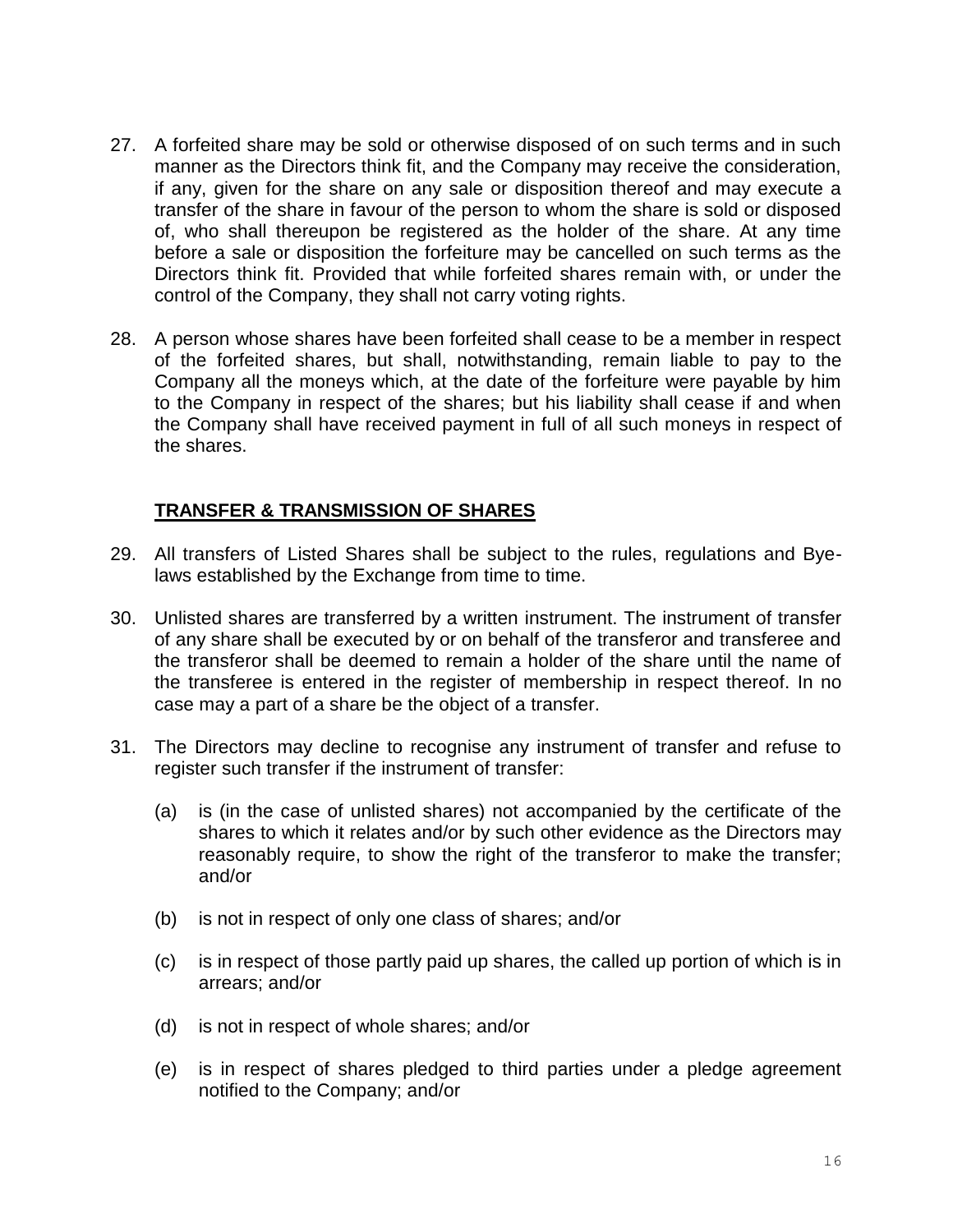- (f) refers to shares the transfer of which has been prohibited by law or by an order of the court.
- 32. Any person becoming entitled to an unlisted share in consequence of the death of a member shall upon producing such evidence of his title as the Directors may from time to time determine, have the right to be registered himself as the holder of the share or to make such transfer thereof as the deceased member would himself have been entitled. If he shall elect to be registered himself, he shall deliver or send to the Company a notice in writing signed by him that he so elects. If he shall elect to have another person registered he shall testify his election by executing to that person a transfer of the share. All the provisions relating to the transfer of shares in these Articles shall be applicable to such transfer.
- 33. A person becoming entitled to a Listed Share in consequence of the death of a member shall, upon producing such evidence of his title as the Exchange may from time to time require, have the right to be registered himself as the holder of the share.
- 34. Subject to any other provision of these Articles, a person becoming entitled to a share by reason of the death of the holder shall be entitled to the same dividends and other rights and advantages to which he would be entitled if he were the registered holder of the share, except that he shall not before being registered as a member in respect of the share be entitled in respect of it to exercise any right conferred by membership in relation to meetings of the Company:

PROVIDED that the Directors in the case of unlisted shares, may at any time give notice requiring any such person to elect either to be registered himself or to transfer the share, and if the notice is not complied with within ninety (90) days, the Directors may thereafter withhold payments of all dividends, bonuses or other moneys payablein respect of the share until the requirements of the notice have been complied with.

- 35. In respect of shares held subject to usufruct, the names of the bare owner and the usufructuary shall be entered in the Register. The usufructuary shall for all intents and purposes be deemed vis-a-vis the Company to be the registered holder of the shares so held and shall be entitled to all the rights and advantages conferred by Membership of the Company including the right to receive dividends and to attend and vote at Meetings of the Company but shall not have the right to dispose of the shares so held without the consent of the bare owner.
- 36. Subject to the limitations and conditions established in these Articles of Association, the heirs/usufructuary of a deceased shareholder shall be the only persons recognised by the Company as having any title to or right over the shares (together with the surviving joint holders if the shares are jointly owned); but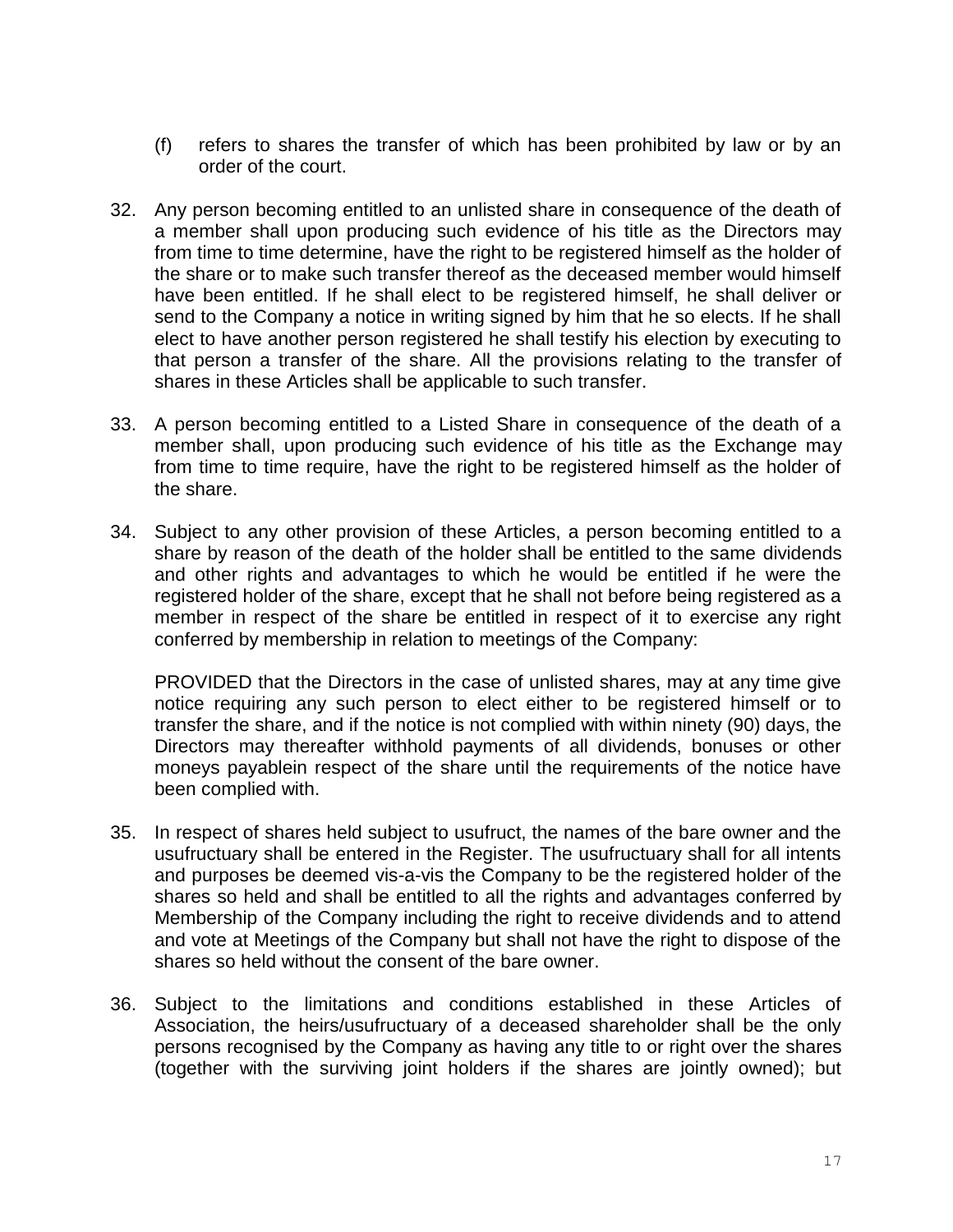nothing herein contained shall release the estate of a deceased holder, whether sole or joint, from any liability in respect of any share solely or jointly held by him.

- 37. The registration of transfers may be suspended at such times and for such periods as the Directors may from time to time determine, provided always that such registration shall not be suspended for more than thirty (30) days in any calendar year.
- 38. Subject to the limitations and conditions established in these Articles of Association and to any condition/restriction in the terms of issue, the shares of the Company are freely transferable.

## **CONVERSION OF SHARES INTO STOCK**

- 39. The Company may by ordinary resolution convert any paid-up shares into stock, and re-convert any stock into paid-up shares of any denomination, provided that in the case of Listed Shares it shall comply with the Bye-Laws of the Exchange in making any such conversion or reconversion.
- 40. The holders of stock may transfer the same, or any part thereof, in the same manner and subject to the same regulations, as and subject to which the shares from which the stock arose might previously to conversion have been transferred, or as near thereto as circumstances permit; and the Directors may from time to time fix the minimum amount of stock transferable but so that such minimum shall not exceed the nominal amount of the shares from which the stock arose.
- 41. The holders of stock shall, according to the amount of stock held by them, have the same rights, privileges and advantages as regards dividends, voting at meetings of the Company and other matters as if they held the shares from which the stock arose, but no such privilegeor advantage (except participation in the dividends and profits of the Company and in the assets upon a winding up) shall be conferred by any amount of stock which would not, if existing in shares have conferred that privilege or advantage.
- 42. Such of the regulations of the Company as are applicable to paid up shares shall apply to stock, and the words "share" and "shareholder" therein shall include "stock" and "stockholder".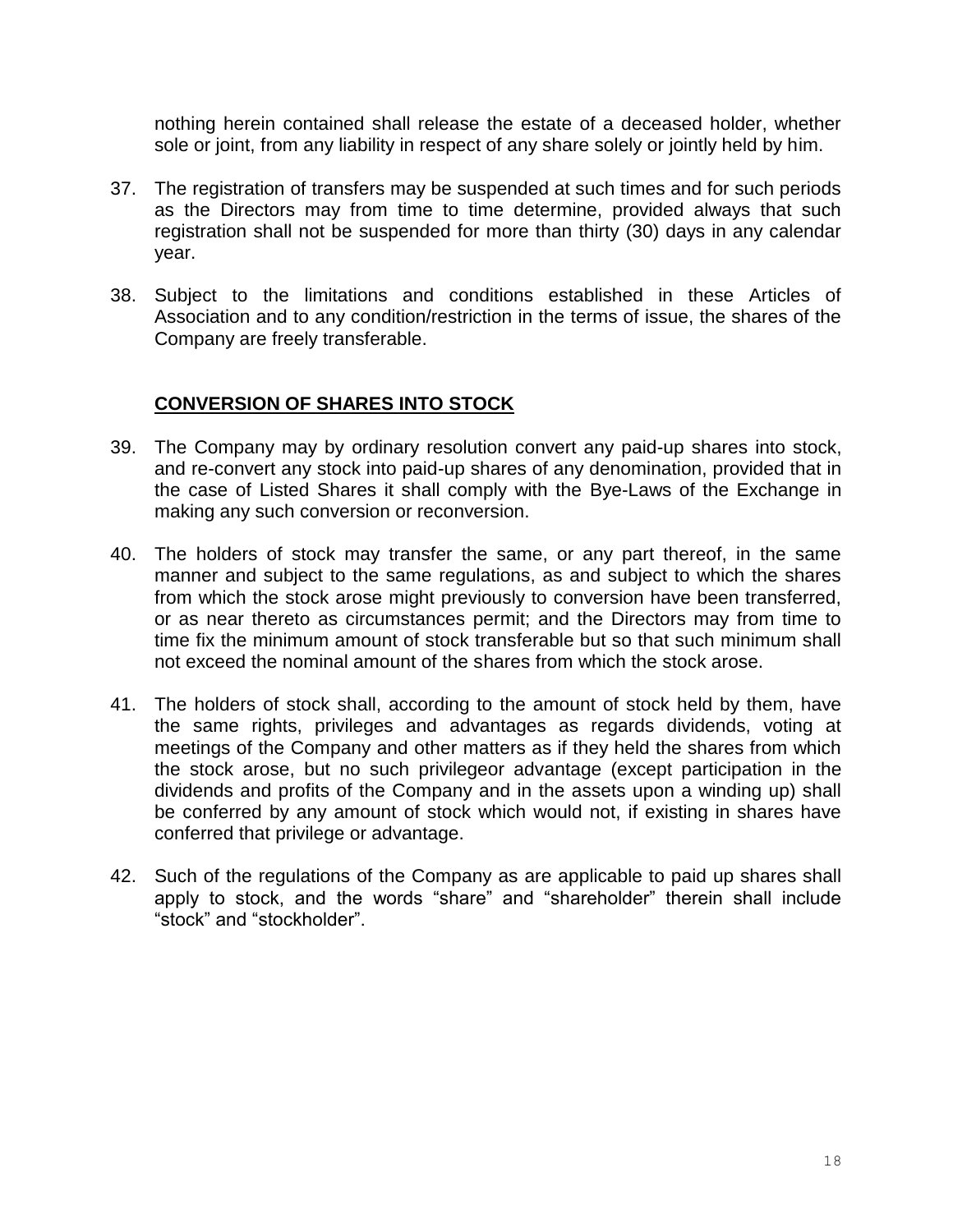#### **GENERAL MEETINGS**

- 43. Subject to the provisions of the Act, the Annual General Meetings shall be held at such time and place as the Directors shall appoint.
- 44. All General Meetings other than Annual General Meetings shall be called Extraordinary General Meetings.
- 45. The Directors may convene an Extraordinary General Meeting whenever they think fit. If at any time there are not in Malta sufficient Directors capable of acting to form a quorum, any Director may convene an Extraordinary General Meeting in the same manner, as nearly as possible as that in which meetings may be convened by Directors.

Extraordinary General Meetings shall also be convened on the requisition of members of the Company as is provided by Section 129 of the Act.

- 46. (1) A General Meeting of the Company shall be deemed not to have been duly convened unless at least twenty one (21) days notice has been given to all shareholders in writing, wherein is stated:
	- (a) the date and time of commencement of the meeting and venue of the General Meeting together with the proposed agenda for the General Meeting;
	- (b) the procedures that members must comply with in order to be able to participate in and vote at the General Meeting, including information on:

(i) the extent of the shareholders' rights to include items on the agenda of the General Meeting and to table draft resolutions in terms of Article 50 after the notice of the meeting is issued and were applicable, the periods within which these rights may be exercised;

(ii) the right of every shareholder to ask questions which are related to the items on the agenda of the General Meeting in terms of Article 51;

(iii) information relating to the proxy forms to be used and the means by which the Company is prepared to accept electronic notifications of the appointment of proxy holders in terms of Article 53 (9)(ii);

(iv) information relating to the facility for shareholders to vote in advance in terms of Article 52;

(v) the Record Date, being the day falling thirty (30) days immediately preceding the date set for the General Meeting to which it relates.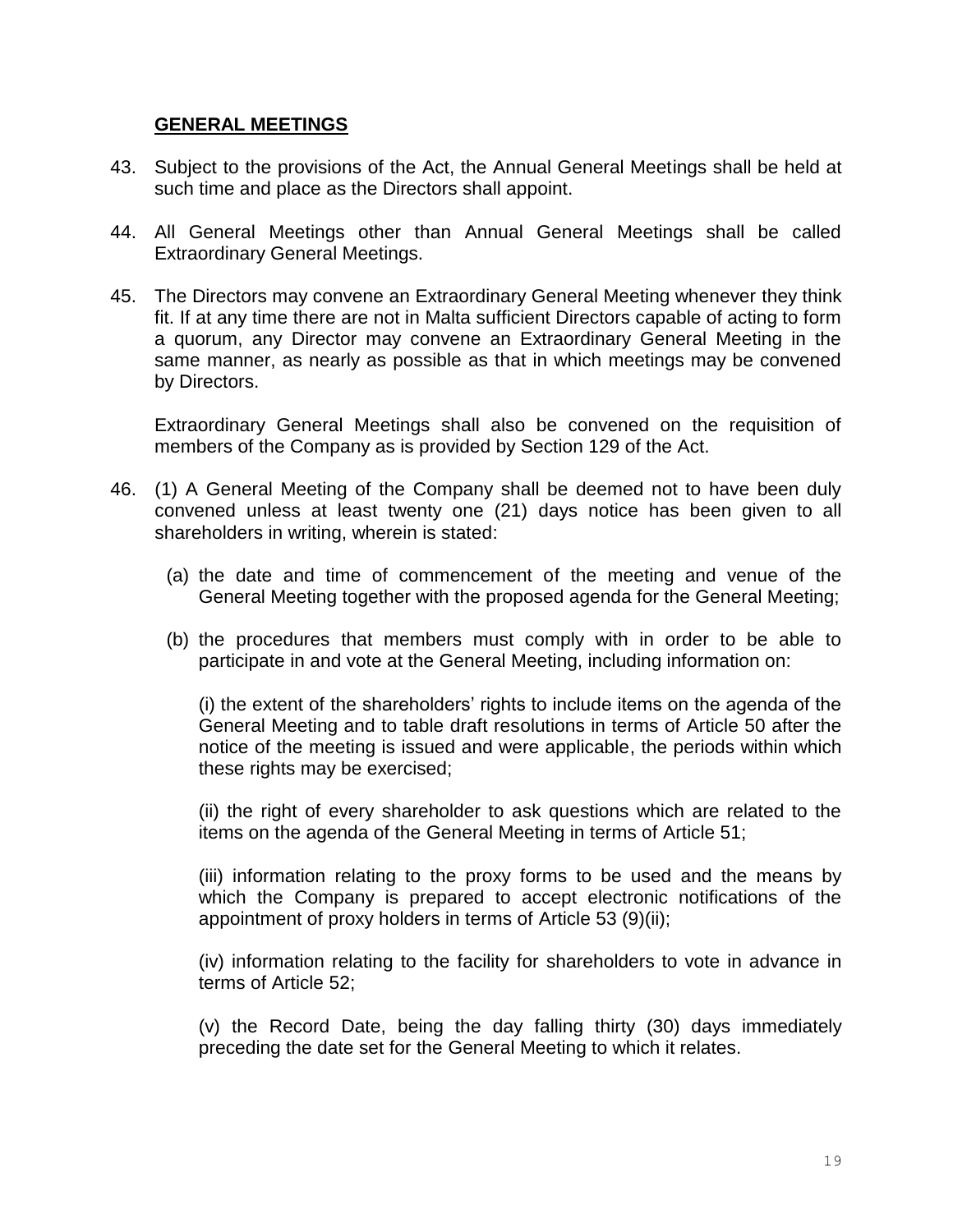- (c) in case of special business a statement regarding the general nature of that business;
- (d) where and how the full, unabridged text of the documents submitted to the General Meeting, including the Annual Report and draft resolutions may be obtained unless the draft resolutions are included as part of the notice;
- (e) address of the internet site on which the information which is to be published in advance of or subsequent to the General Meeting in terms of the Listing Rules or other applicable regulatory or legislative provisions will be made available;
- (f) any other information or details as may be required by any applicable regulatory or legislative provision from time to time.

Provided that a meeting may be called by a shorter notice than that specified in this Article pursuant to the applicable regulatory or legislative provisions.

(2) Any notice of the meeting called to consider extraordinary business shall be accompanied by a statement regarding the effect and scope of any proposed resolution in respect of such extraordinary business.

- 47. Notice of every General Meeting shall be sent by pre-paid mail to:
	- (a) every registered member at the last known registered address provided to the Company by such registered member, provided that such registered member is registered on the Record Date and any change to an entry of the register of members after the Record Date shall be disregarded in determining the right of any person to attend and vote at the meeting. The registered members registered on the Record Date shall be entitled to receive notice of the General Meeting, to participate in and vote at the General Meeting, be paid dividends and/or other benefits declared by the General Meeting, and appoint Directors or vote at the election of Directors pursuant to the provisions of these Articles;
	- (b) the Directors; and
	- (c) the auditor(s) for the time being of the Company.

No other person shall be entitled to receive notice of General Meetings.

- 48. The accidental omission to give notice of a meeting to, or the non receipt of notice of a meeting by any person entitled to receive notice shall not invalidate the proceedings of a meeting.
- 49. All business shall be deemed special that is transacted at an Extraordinary General Meeting, and also that is transacted at an Annual General Meeting with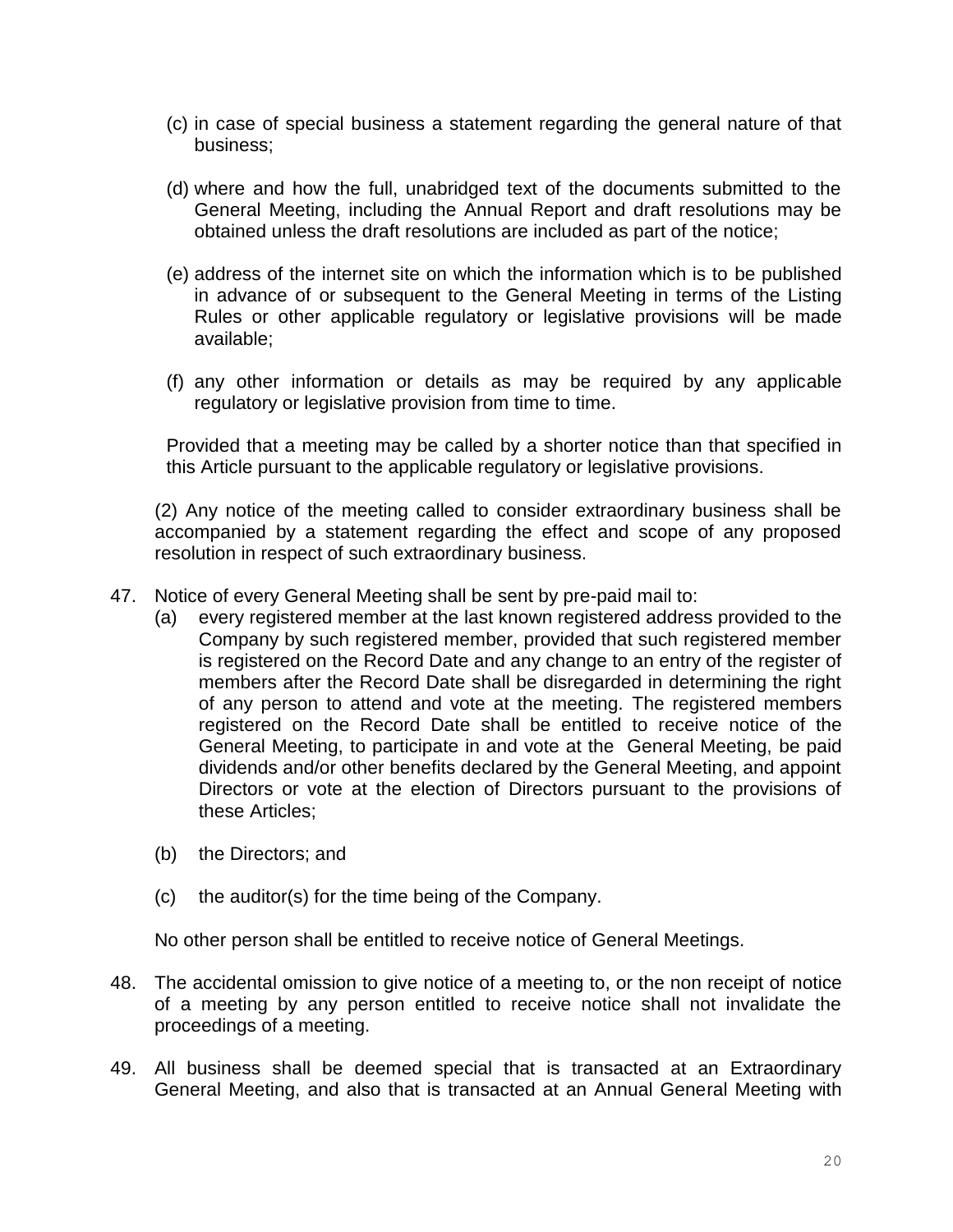the exception of declaring a dividend, the consideration of the accounts, balance sheet and the reports of the Directors and the Auditors, the election of the Directors in the place of those retiring and the appointment of Auditors and the fixing of their remuneration.

50. (1) Without prejudice to sub-article (2) of this Article, a member or members holding not less than 5% of the voting issued share capital of the Company may:

(i) request the Company to include items on the agenda of the General Meeting, provided that each item is accompanied by a justification or a draft resolution to be adopted at the Annual General Meeting; and

(ii) table draft resolutions for items included in the agenda of a General Meeting.

(2) The request to put items on the agenda of the General Meeting or the draft resolution referred to in sub-article (1) above shall be submitted to the Company in hard copy form or in electronic form at least forty six (46) days before the date set for the General Meeting to which it relates and shall be authenticated by the person or persons making it. The Company shall not be obliged to entertain any requests by the members after the lapse of the 46 day time limit set out above.

(3) Where the right referred to in sub-article (1) above requires a modification of the agenda for the General Meeting that has already been communicated to members, the Company shall make available a revised agenda in the same manner as the previous agenda in advance of the applicable Record Date or, if no such record date applies, sufficiently in advance of the date of the general meeting so as to enable other members to appoint a Proxy or, where applicable, to vote by correspondence

51. (1) Every member shall have the right to ask questions which are pertinent and related to items on the agenda of a General Meeting and to have such questions answered by the Directors or such person as the directors may delegate for that purpose subject to any reasonable measures that the Company may take to ensure the identification of the shareholder. The said right shall also be enjoyed by a proxy holder appointed by the shareholder.

(2) The Company may provide one overall answer to questions having the same content provided no answer is required where:

(a) to give an answer would interfere unduly with the preparation for the meeting, involve the disclosure of confidential information or cause prejudice to the business interests of the Company;

(b) the answer has already been given on the Company's website in the form of an answer to a question;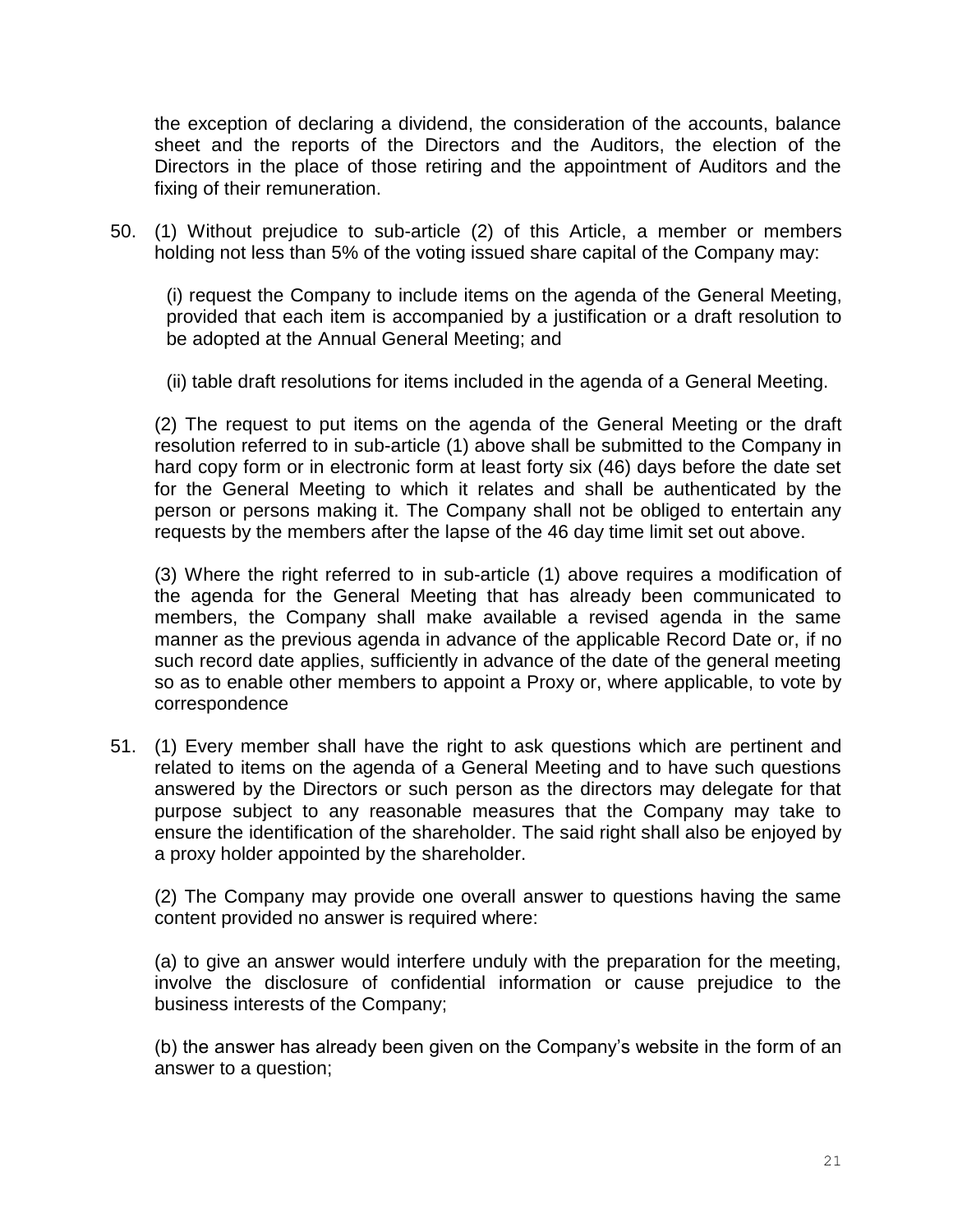(c) it is not in the interests of good order of the meeting that the question be answered; or

(d) the Company is unable to provide an immediate reply, provided that such reply is subsequently posted on the website of the Company.

- 52. The Company may provide that on a vote on a resolution on a poll taken at a meeting, the votes may include votes cast in advance. Nothing in this Article shall effect the power of the Company to require reasonable evidence of the entitlement of any person who is not a member to vote.
- 53. (1) Votes may be given either personally or by proxy. Without prejudice to subarticle (4) below, every person entered into the register of members kept by the Company shall be entitled to appoint one person to act as proxy holder to attend and vote at a General Meeting instead of him. The proxy holder shall enjoy the same rights to speak and ask questions in the General Meeting as those to which the member thus represented would be entitled.

(2) The Company shall design proxy forms in a manner which allow a shareholder appointing a proxy to indicate how he would like to vote in relation to each resolution.

(3) A joint member nominated in terms of these articles presenting the Notice of the General Meeting at the place where such meeting is being held, has the automatic right to represent the other joint members of the same shares for purposes of voting in General Meetings unless the Company shall have received not later than forty eight (48) hours before the time for the holding of the meeting or adjourned meeting, prior contrary written instructions from any of the said other joint members.

(4) Where a person whose details are entered into the register of members is holding the shares for and on behalf of third parties, such member is entitled to grant a proxy to each of his clients or to any third party designated by a client. The said member shall be entitled to cast votes attaching to some of the shares differently from the others. Accordingly proxy forms shall be designed by Company to allow such split voting.

(5) A proxy holder shall, prior to a General Meeting disclose to the member who appointed him any facts of which he is aware and which may be relevant for that shareholder in assessing any risk that the proxy holder might pursue any interest other than the interest of such shareholder.

(6) A proxy holder appointed in terms of sub-article (1) above shall not transfer his proxy to another person. Where, however, the proxy holder is a legal person, it may exercise the powers conferred upon it through a duly appointed corporate representative.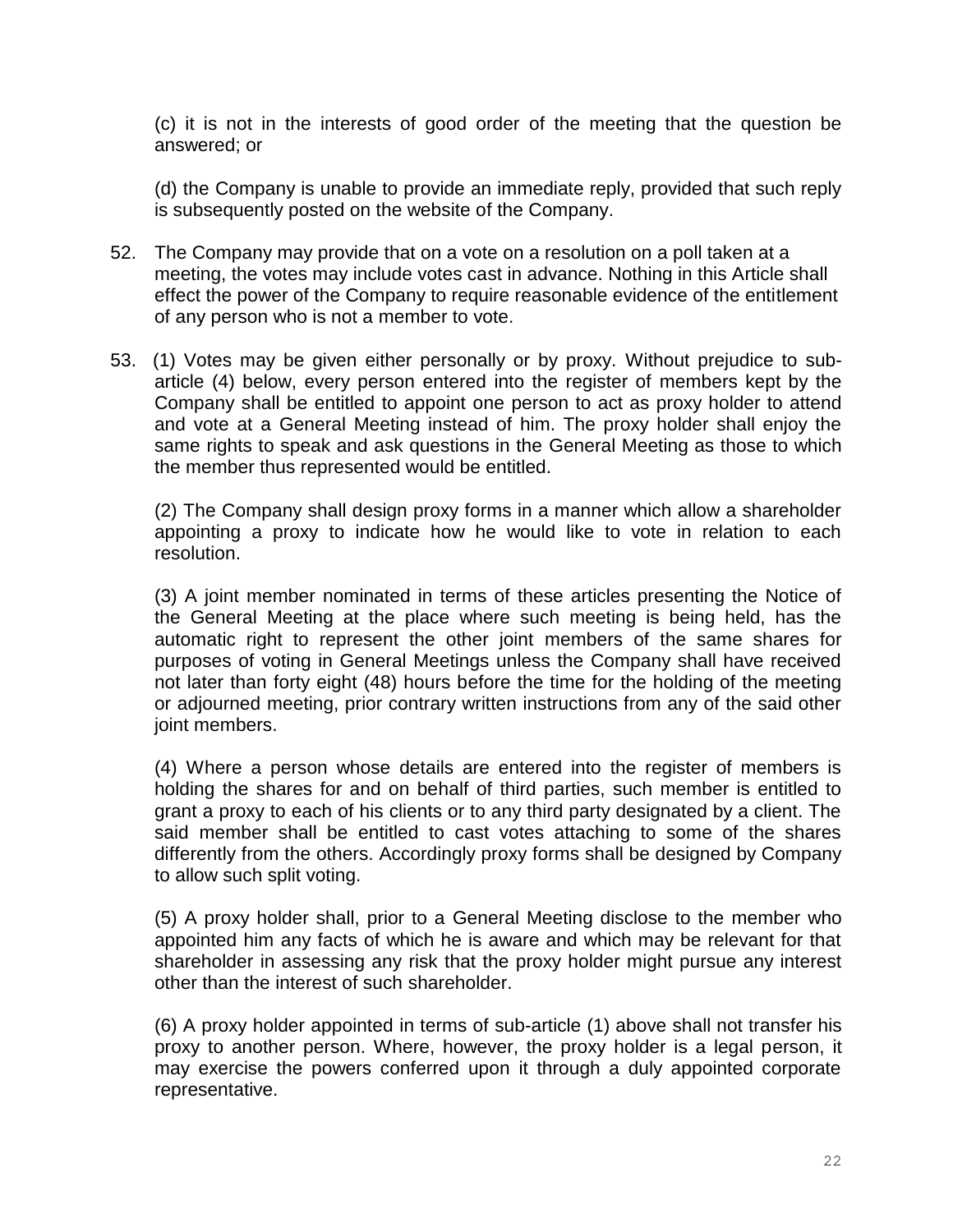(7) Any person acting as a proxy holder may hold a proxy from more than one member without limitation as to the number of members so represented. Where a proxy holder holds proxies from several members, he may cast votes for a certain member differently from votes cast for another member.

In the case of voting by a show of hands, a proxy who has been mandated by several member and instructed to vote by some members in favour of a resolution and by others against the same resolution, shall have one vote for and one vote against the resolution.

(8) A Proxy shall be appointed by written notification to the Company or by electronic means.

(9) A shareholder shall be entitled to:

(i) appoint a proxy by electronic means, to an address specified by the Company; (ii) have the electronic notification of such appointment accepted by the Company; and

(iii) have at least one effective method of notification of a proxy by electronic means offered to it by the Company.

(10) Articles 53(8) and (9) above shall apply to the revocation of the appointment of a proxy.

(11) The instrument appointing a proxy and the power of attorney or other authority, if any, under which it is signed or a notarially certified copy of that power or authority shall be deposited at the registered office of the Company or at such other one place in Malta as is specified for that purpose in the notice convening the meeting, not less than forty eight (48) hours before the time for holding the meeting or adjourned meeting, at which the person named in the instrument proposes to vote, or, in the case of a poll, not less than forty eight (48) hours before the time appointed for the taking of the poll, and in default the instrument of proxy shall not be treated as valid.

In the case of appointment of a proxy by electronic means, the instrument appointing a proxy has to be submitted to the Company not less than forty eight (48) hours as indicated in sub-article (11) above.

(12) The instrument appointing the proxy shall be deemed to confer authority to demand or join in demanding a poll.

54. The quorum for a General Meeting shall be 50 members present (in person or by proxy) entitled to attend and vote at General Meetings of the Company.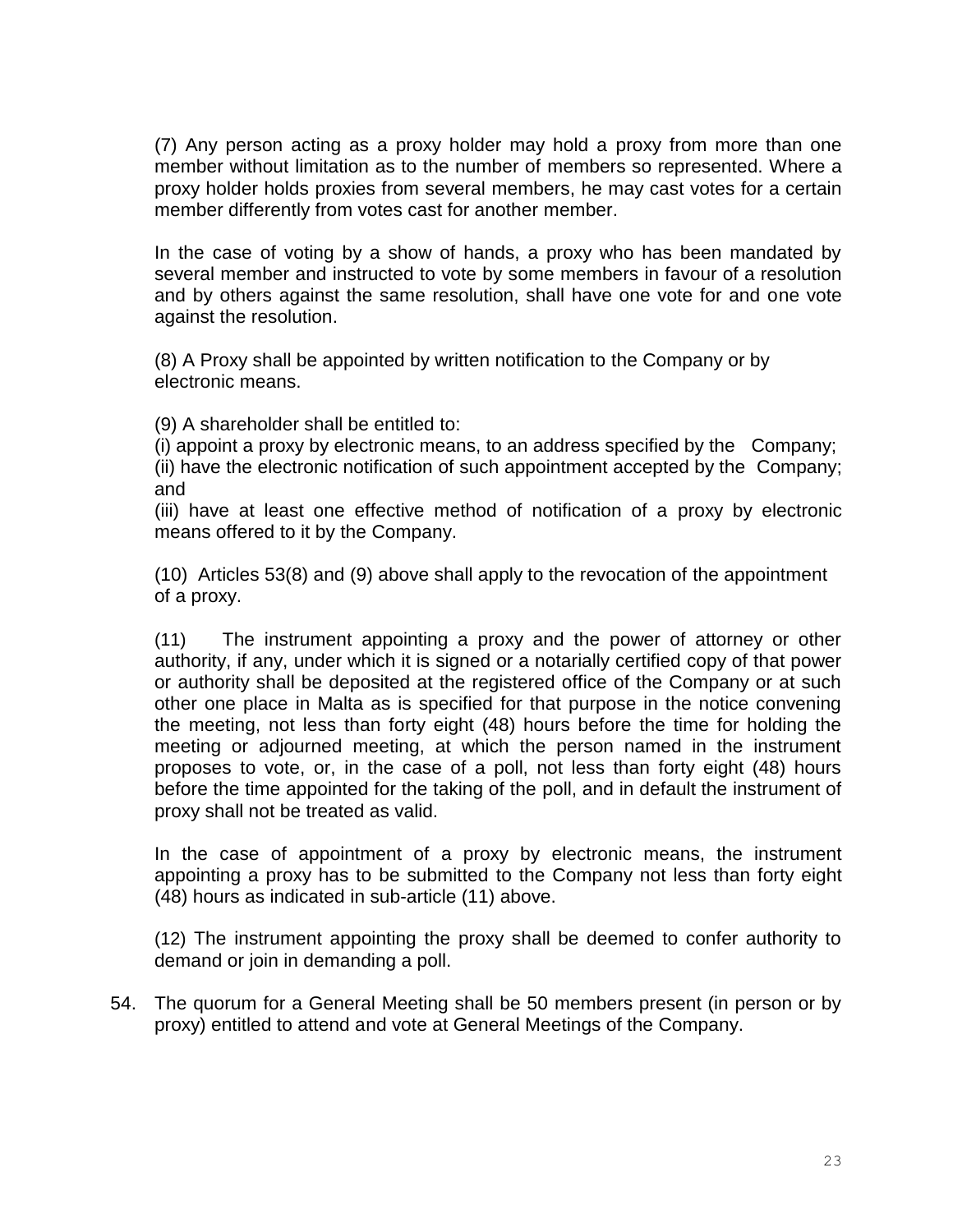55. If within half an hour from the time appointed for the meeting, a quorum is not present, the adjourned meeting may be convened by a shorter notice period than that required by Article 46 provided that:

(i) the first meeting was duly convened in accordance with Article 46 ;

(ii) no new item is put on the agenda; and

(iii) the adjourned meeting is held at least 10 days after the final convocation is issued.

- 56. The Chairman of the Board of Directors shall preside as Chairman at every General Meeting of the Company, or if there is no such Chairman, or if he shall not be present within fifteen (15) minutes after the time appointed for the holding of the meeting, or is unwilling to act, the Directors present shall elect one of their number being a Director nominated and elected by the largest single shareholder, to be Chairman of the meeting.
- 57. At the commencement of any General Meeting, annual or extraordinary, the Chairman may lay down to the meeting the procedure which shall be adopted for the proceedings of that meeting. Such procedure shall be binding on the meeting.
- 58. If at any meeting no Director is willing to act as Chairman or if no Director is present within fifteen (15) minutes after the time appointed for holding the meeting, the members present shall choose one of their number to be Chairman of the meeting.
- 59. The Chairman may, with the consent of any meeting at which a quorum is present (and shall if so directed by the meeting), adjourn the meeting from time to time and from place to place, but no business shall be transacted at any General Meeting other than the business left unfinished at the meeting from which the adjournment took place. When a meeting is adjourned for thirty (30) days or more, notice of the adjourned meeting shall be given as in the case of an original meeting. Save as aforesaid it shall not be necessary to give any notice of an adjourned, or of the business to be transacted at an adjourned meeting.
- 60. Unless otherwise provided for in the terms of issue, whether on a show of hands or on a poll, each share in the Company shall give right to one (1) vote at the General Meeting of the Company, irrespective of the class of such share.
- 61. (1) At any General Meeting a resolution put to the vote shall be determined and decided by a show of hands, unless a poll is demanded, before or on the declaration of the result of a show of hands, by:
	- (i) the Chairman; or
	- (ii) by at least three (3) members present in person or by proxy; or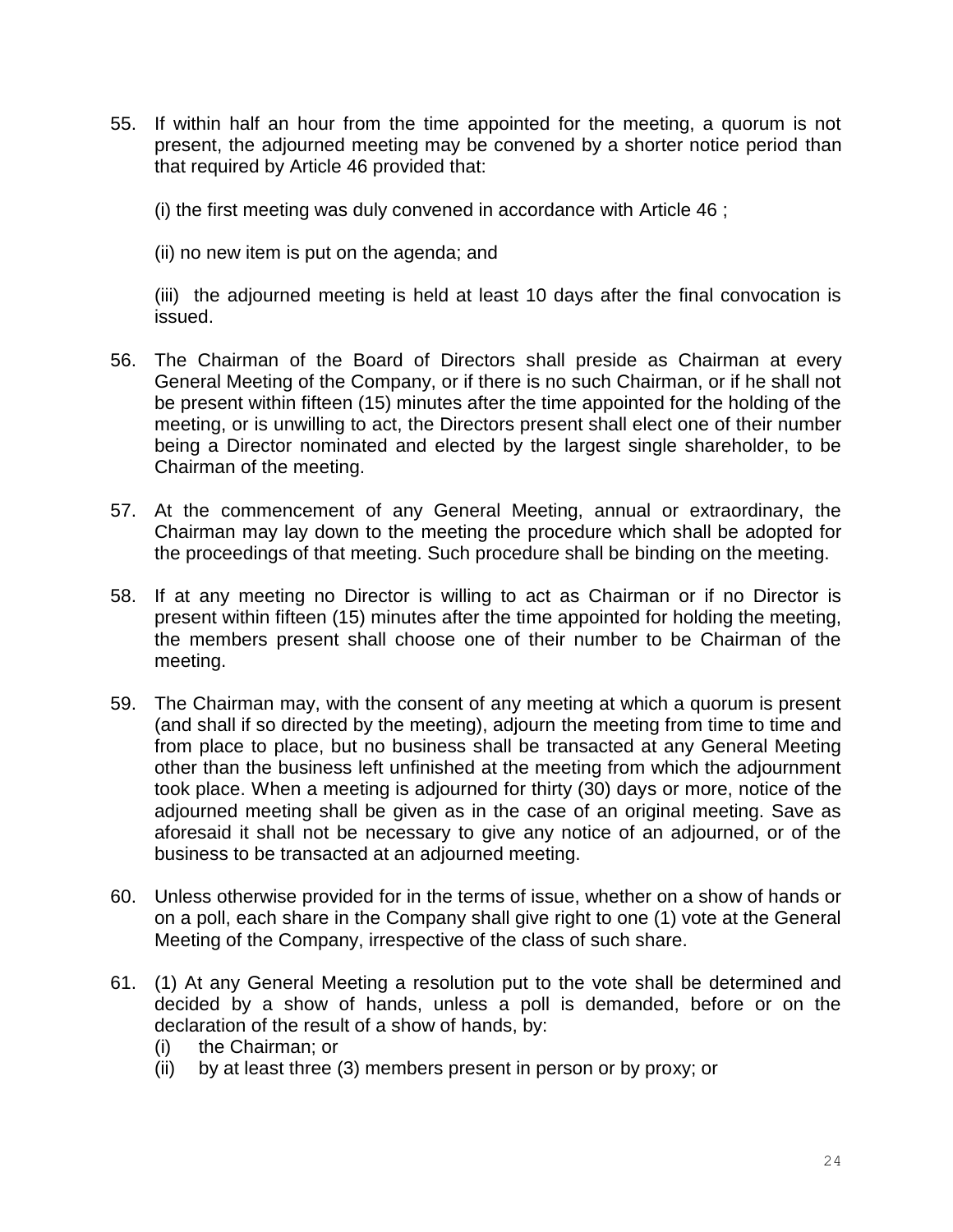- (iii) any member or members present in person or by proxy and representing not less than one-tenth of the total voting power of all members having the right to vote at that meeting; or
- (iv) a member or members present in person or by proxy holding shares in the Company conferring a right to vote at the meeting, being shares on which an aggregate sum has been paid up equal to not less than one-tenth of the total sum paid up on all the shares conferring that right.

(2) Where voting on a particular item is conducted by a show of hands, in the case where a member requests a full account of the voting at a General Meeting, it shall be sufficient for the Chairman of the meeting to publish a statement indicating:

(i) the total number of members entitled to vote present at the meeting;

(ii) that upon a show of hands at the meeting it appeared that the resolution had been either carried or rejected.

The demand for a poll may be withdrawn.

- 62. Except in the case where a poll is demanded on the election of a Chairman or on a question of adjournment, if a poll is duly demanded it shall be taken in such manner as the Chairman directs and the result of the poll shall be deemed to be the resolution of the meeting at which the poll was demanded.
- 63. In the case of equality of votes, whether on a show of hands or on a poll, the Chairman of the meeting shall have a second or casting vote.
- 64. A poll demanded on the election of a Chairman or on a question of adjournment shall be taken forthwith. A poll demanded on any other question shall be taken at such time as the Chairman of the meeting directs, and any business other than that upon which a poll has been demanded may be proceeded with pending the taking of the poll.
- 65. No member shall be entitled to vote at any General Meeting unless all calls or other sums presently payable by him in respect of shares in the Company have been paid.
- 66. No objection shall be raised to the qualifications of any voter except at the meeting or adjourned meeting at which the vote objected to is given or tendered and every vote not disallowed at such meeting shall be valid for all purposes. Any such objection made in due time shall be referred to the Chairman of the meeting, whose decision shall be final and conclusive.
- 67. (1) The dissolution of the Company and any alteration to this Article shall require the consent of members holding between them not less than seventy five per cent (75%) of the issued share capital.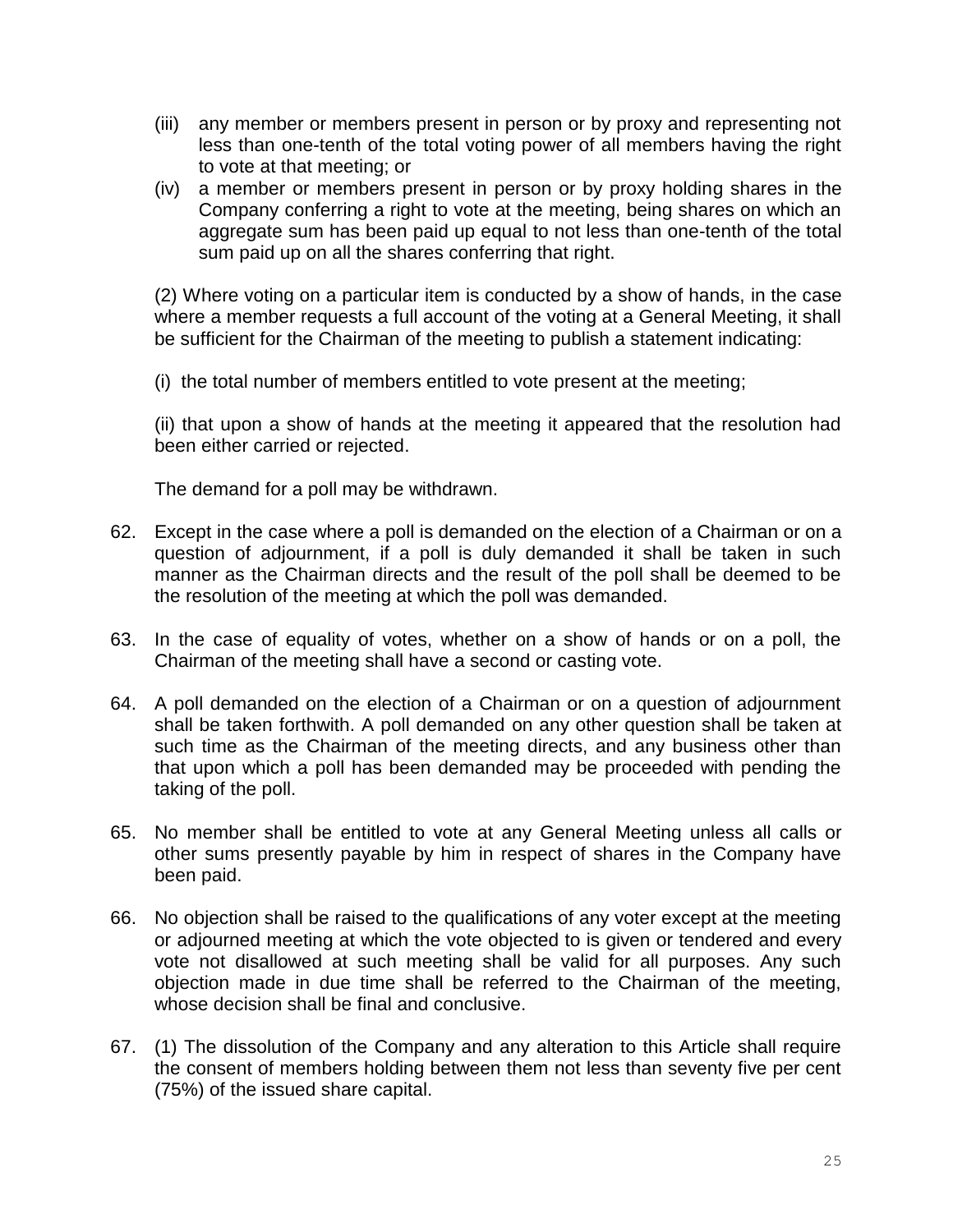(2) Fixing the remuneration of Directors, approval of accounts and the Directors' report, declaration of dividend, appointment of auditors and fixing of their remuneration shall be validly decided by a simple majority of the votes of the members present (in person or by proxy) at the time of the voting. Election of Directors shall take place in accordance with Articles  $77(2)$  to  $77(4)$  of these Articles.

(3) In all other matters, decisions require the consent of members in accordance with Section 135 of the Companies Act:

PROVIDED that, if the Company or any of its securities are listed, the Company cannot delete, amend, or add to any of its existing Memorandum and Articles which have been previously approved by the Listing Authority, unless prior written approval has been sought and obtained from the Listing Authority for such deletion, amendment or addition.

#### **DIRECTORS**

- 68. All Directors of the Company shall be individuals.
- 69. The maximum annual aggregate emoluments of the Directors as well as any increase of such emoluments shall be established pursuant to a resolution passed at the General Meeting where notice of the proposed aggregate emoluments and any increase has been given in the notice convening the meeting.

Any remuneration paid to any Director by virtue of his holding a salaried office with the Company (whether permanent, temporary, direct or on secondment) shall not be deemed to form part of such Director's emoluments.

The Directors may also be paid all travelling, hotel and other expenses properly incurred by them in attending and returning from meetings of the Directors or any committee of Directors or working groups or General Meetings of the Company or in connection with any other work related to the business of the Company. Such expenses shall not be deemed to form part of the Directors' emoluments.

70. If any Director, being willing, shall be called upon to sit on any committee or working group of the Company or to perform other services related to the operations of the Company but which fall outside the scope of the ordinary duties of a Director, the Company may remunerate, as determined by the Directors, such Director, in addition to or in substitution of his remuneration as Director, provided such payments fall within the limit of aggregate emoluments of Directors established by the General Meeting pursuant to these articles.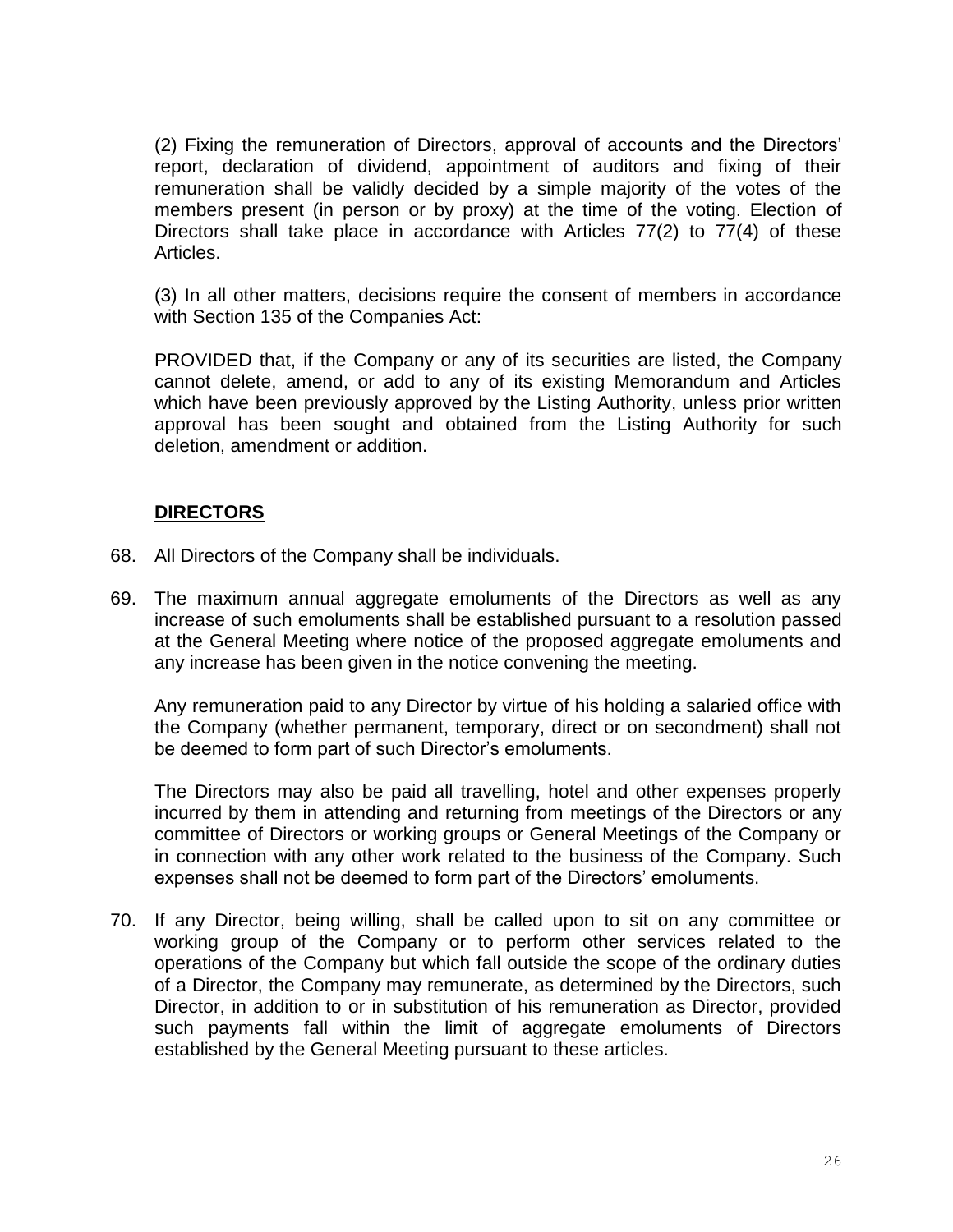- 71. A Director shall not be required to have a shareholding qualification, but a Director who is not a member shall nevertheless be entitled to attend and speak at General Meetings.
- 72. Unless the shareholders approve in a General Meeting, no Director shall participate in an issue or allotment of shares to employees.
- 73. The Directors may, subject to the provisions of the Banking Act, exercise all the powers of the Company to borrow money and to hypothecate or charge its undertaking, property and uncalled capital or any part thereof, and to issue bonds, debentures, debenture stock and other securities on such terms, in such manner and for such consideration as they think fit, whether outright or as security for any debt, liability or obligation of the Company or of any third party:

PROVIDED that the Board shall not, without the previous sanction of an ordinary resolution of the Company, allow the borrowings of the Company in the aggregate amount to exceed an amount equal to twice the Adjusted Capital and Reserves. For the purpose of the foregoing restriction:

- (a) the "Adjusted Capital and Reserves" means the aggregate from time to time of:
	- (i) the amount paid up or credited as paid up on the issued share capital of the Company; and
	- (ii) the amount standing to the credit of the reserves (including any share premium account, capital redemption reserve, statutory reserve fund, capital reserve and any credit balance on profit and loss account) all as shown by the then latest audited balance sheet but after deducting therefrom any debit balance on profit and loss account (except to the extent that such deduction has already been made) and making adjustments to reflect any variation in the amount of such paid up share capital, share premium account or capital redemption reserve since the date of such audited balance sheet.
- (b) "Borrowings" shall be deemed to include not only borrowings but also the following, except insofar as otherwise taken into account:
	- (i) the principal amount of any debentures or borrowed moneys, the beneficial interest wherein or the right to repayment whereof is not for the time being owned by a member of the Company and the payment or repayment whereof is the subject of a guarantee or indemnity by, or is secured by any hypothec, charge or other security interest of any kind on any of the assets of the Company;
	- (ii) any fixed or minimum premium payable on final repayment of any borrowing or deemed borrowing; but shall be deemed not to include deposits of money from individuals, corporations or banks withdrawable or repayable on demand or after a fixed period or after notice received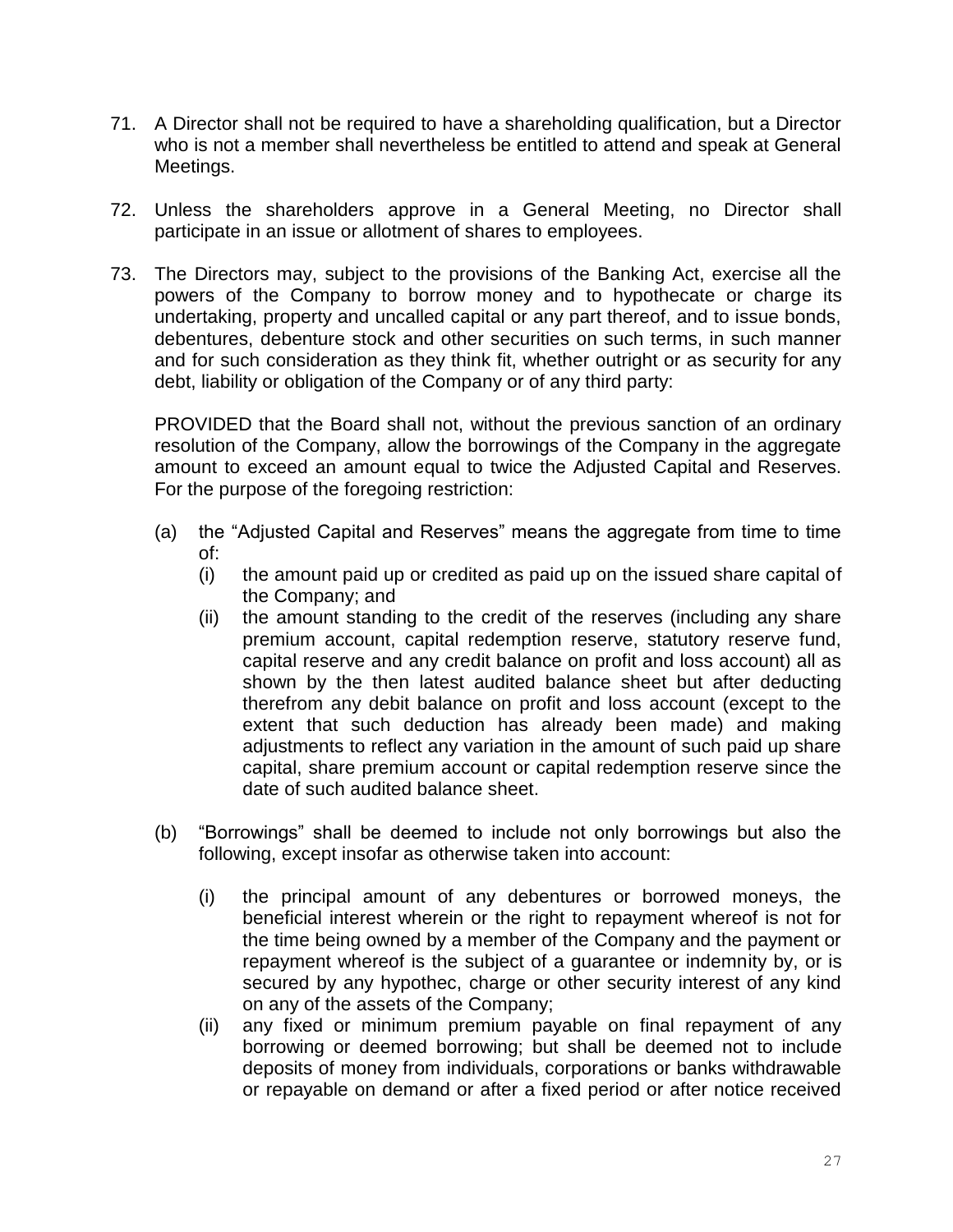in the normal course of its banking business or any similar liabilities taken up as part of the Company's ordinary banking business.

- (c) When the aggregate amount of borrowings required to be taken into account for the purposes of this Article on any particular day is being ascertained, any of such moneys denominated or repayable (or repayable at the option of any person other than the Company) in a currency other than euro shall be converted for the purpose of calculating the euro equivalent at the rate of exchange prevailing on that day as quoted by the European Central Bank (and so that for this purpose the rate of exchange shall be taken from the euro foreign exchange reference rates).
- (d) "Audited Balance Sheet" shall mean the latest audited balance sheet of the Company available at that date.
- (e) A certificate or report by the Auditors for the time being of the Company as to the amount of the Adjusted Capital and Reserves or the amount of any borrowings or to the effect that the limit imposed by this Article has not been or will not be exceeded at any particular time or times shall be conclusive evidence of such amount or fact for the purposes of this Article.
- (f) Notwithstanding the foregoing no lender or other person dealing with the Company shall be concerned to see or inquire whether the limit imposed by this Article is observed and no borrowing incurred or security given in excess of such limit shall be invalid or ineffectual except in the case of express notice to the lender or the recipient of the security at the time when the borrowing was incurred or security given that the limit hereby imposed had been or was thereby exceeded.
- 74. The Directors shall exercise their powers subject to any of these Articles, to the provisions of the Act, Banking Act, Bye-Laws of the Exchange and to such regulations, being not inconsistent with the aforesaid Articles and laws, as may be prescribed by the Company in General Meeting; but no regulation made by the Company in General Meeting shall invalidate any prior act of the Directors which would have been valid if that regulation had not been made.
- 75. A Director shall not vote at a meeting of the Directors on any contract or arrangement or any other proposal in which he has a material interest, either directly or indirectly.
- 76. The Directors shall cause minutes to be kept in books provided for the purpose:
	- (a) of all appointments of officers made by the Directors;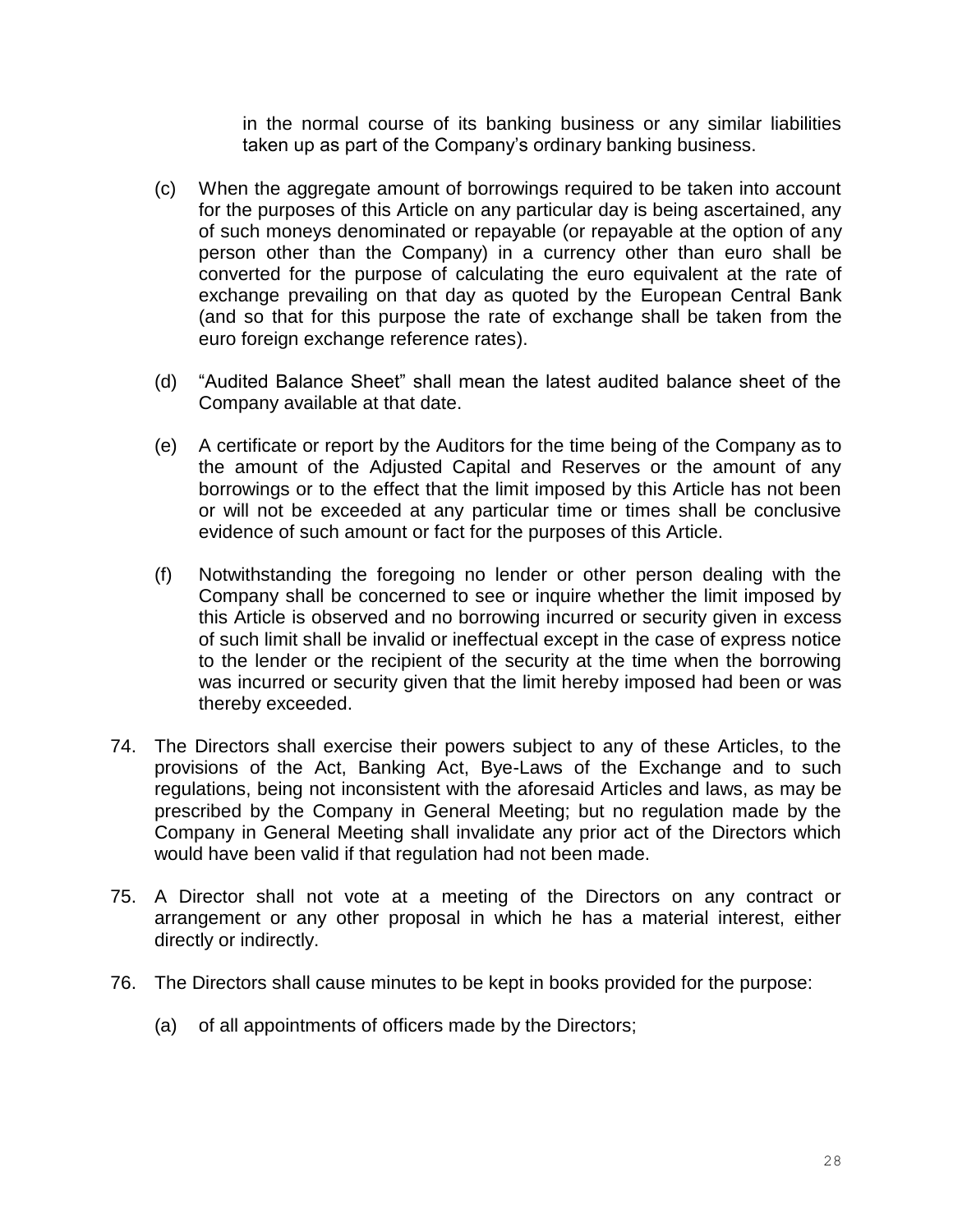- (b) of the names of the Directors present at each meeting of the Directors and of any committee of Directors;
- (c) of all resolutions and proceedings at all meetings of the Company, and of the Directors and of Committees of Directors.
- 77. (1) (a) The Company is to give at least fourteen (14) days' notice (The Notice Period) to its shareholders to propose nominations of candidates for the election of Directors. Such notice may be given by the publication of an advertisement in at least two daily local newspapers. Notice by a shareholder to the Company proposing a person for election as a Director, as well as the latter's acceptance to be nominated as Director shall, on pain of disqualification, be made on the form to be prescribed by the Bank's Remuneration and Nomination Committee (RemNom) from time to time. The completed prescribed form shall reach the office of the Company Secretary not later than the expiration of the Notice Period, which date shall not be less than sixty (60) days prior to the date of the meeting appointed for such election. All Board appointments remain subject to regulatory approval.
	- (b) The issue of the notice relating to the nomination for the election of Directors shall be made in such form and shall contain such information as the RemNom may from time to time determine.
	- (c) Any person proposed for appointment as Director or nominated by a shareholder for election as a Director shall be subject to approval by RemNom as a fit and proper person and shall not be or become entitled to act or take office as a Director unless approved by RemNom. RemNom shall be empowered to reject any appointment or nomination made in accordance with these Articles if in its opinion the proposed appointment or nomination does not satisfy the needs of the Board, taking into account legal and regulatory requirements in force from time to time, or if the person proposed for appointment or nominated is not, after due vetting in line with applicable processes and procedures, fit and proper to occupy the office of Director.
	- (2) Every shareholder having the right to participate and vote for the election of directors need not use all his votes or cast all his votes in the same way.
	- (3) The candidate or the candidates, as the case may be, obtaining the highest number of votes shall be elected as directors.
	- (4) When there are as many nominations as there are vacancies, or less, no election will take place and those nominees will be automatically elected.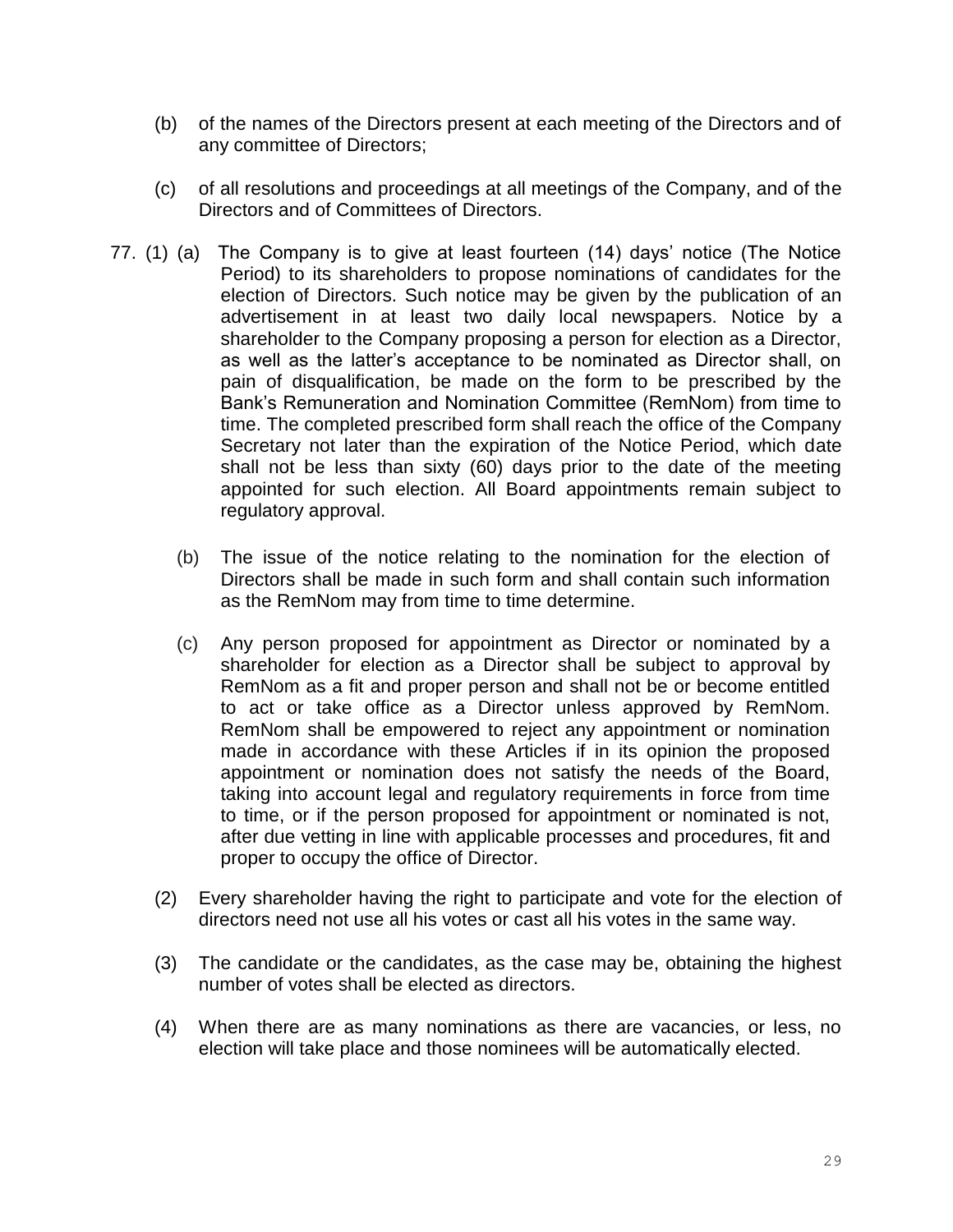78. Unless appointed for a shorter or longer period but not exceeding three years, a Director shall hold office from the end of one Annual General Meeting to the end of the next.

A casual vacancy shall be filled by the Company in General Meeting by the shareholders entitled to appoint or elect the Director filling such vacancy, or by the continuing Director or Directors in terms of section 140 of the Act, provided that in either case any person appointed or elected to fill a casual vacancy on or as an addition to the Board, will hold office until the next following Annual General Meeting of the Company, and will be eligible for re-election.

- 79. Any Director may be removed at any time by the shareholders by whom he was appointed. The removal may be made in the same manner as the appointment.
- 80. The office of a Director shall ipso facto be vacated:
	- (a) if such Director becomes of unsound mind, is convicted of any crime punishable with imprisonment, or is declared bankrupt during his term of office; or
	- (b) if he is prohibited by law from being a director, or
	- (c) if he is removed pursuant to, or otherwise ceases to be a Director by virtue of, the Act or these Articles; or
	- (d) if by written notice to the Company, he resigns from his office of Director; or
	- (e) if he absents himself from the meetings of the Directors for a continuous period of three (3) calendar months without leave of absence from the other Directors and such other Directors pass a resolution that he has, by reason of such absence, vacated office.
- 81. The Directors may meet together for the dispatch of business, adjourn or otherwise regulate their meetings as they think fit. Questions arising at any meeting shall be decided by a majority of votes. In case of an equality of votes, the Chairman shall have a second or casting vote.

Not less than four (4) days notice (whether by letter, cable or telex or telefax or other means of readable communications) of a meeting shall be given to each Director at his address as shown in the register of Directors maintained by the Company or at such other address as such director may from time to time notify to the Company for the purpose.

The requirement of such notice may be waived by a decision of all Directors entitled to receive notice and vote at a meeting of the Directors. A Director may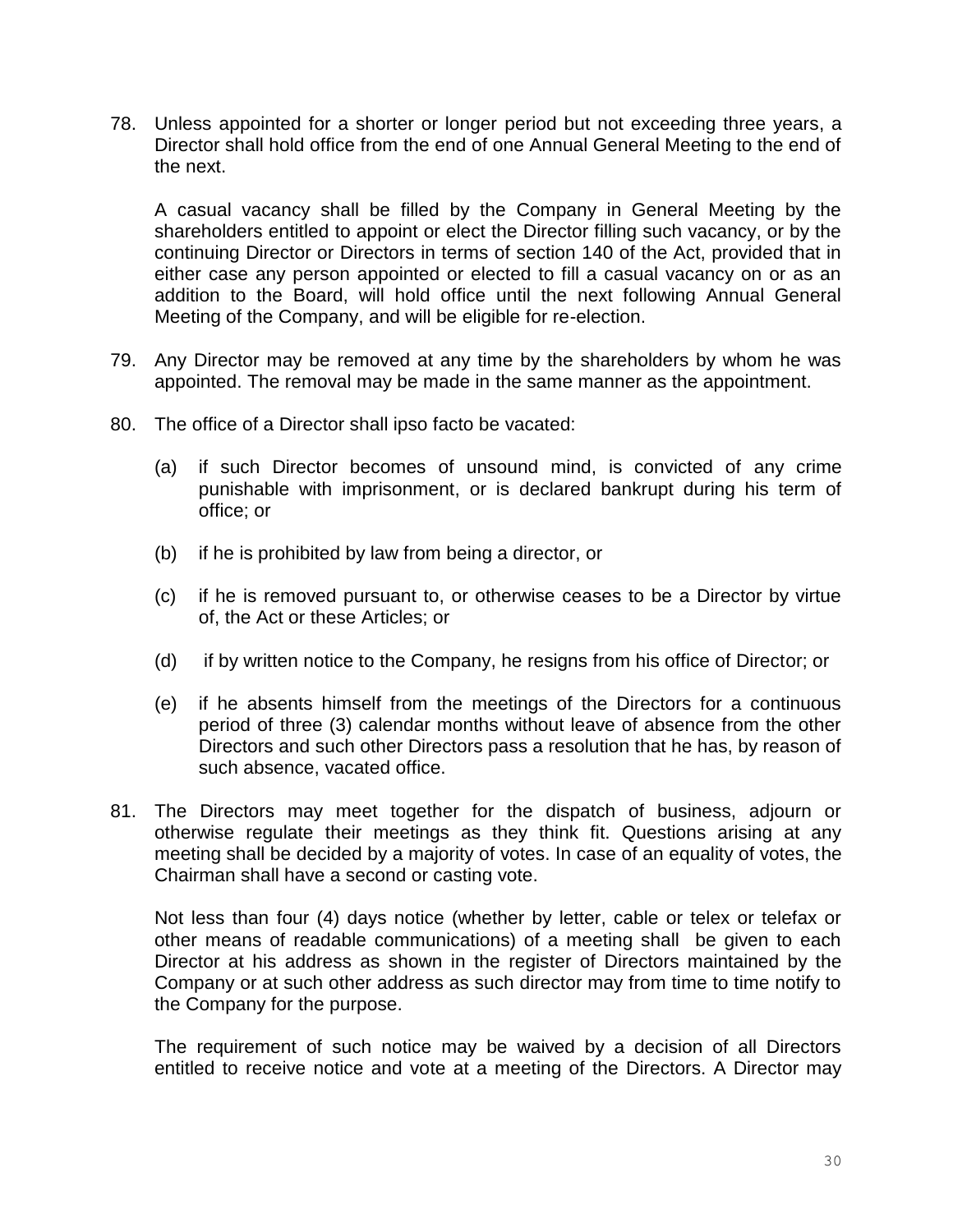give notice of such waiver by fax, telex or other means of readable communications.

82. The quorum necessary for the transaction of business of the Directors shall be four (4) whether present in person or by their alternate.

PROVIDED that any Director or his alternate may validly participate in a meeting of the Board or a committee of the Board by means of conference telephone, video conferencing or any other form of communication equipment, provided that all persons participating in the meeting are able to hear and speak to each other throughout such meeting.

PROVIDED that a person so participating by being present or being in telephone communication with or by exchanging communication in electronic form with those in the meeting or with the Chairman shall be deemed to be present in person at the meeting and shall accordingly be counted in a quorum and be entitled to vote. Such a meeting shall be deemed to take place where the largest group of those participating is assembled or, if there is no group which is larger than any other group, where the Chairman then is.

PROVIDED that a resolution passed at any meeting held in the above manner, and authenticated by the Chairman or the Secretary, shall be as valid and effectual as if it had been passed at a meeting of the Board (or committee, as the case may be) duly convened and held.

- 83. If at any time the Chairman is not present within forty five (45) minutes after the time appointed for the meeting, the Directors may choose one of their number to chair the meeting from among the Directors appointed by the largest single shareholder.
- 84. A Director may at any time authorise, either generally or for a specified time any person to be his alternate Director; the person so authorised shall have the right to attend and to vote for him in his absence at any Board Meeting. The person so authorised shall have a vote as a Director for each Director by whom he is so authorised. Any such authority must be in writing and must be produced at this first meeting of the Directors at which it is intended to be acted upon. The alternate Director need not be a serving Director.
- 85. The Board of Directors shall have power to transact all business of whatsoever nature not expressly reserved by the Memorandum and Articles of Association of the Company or by any provision contained in any law for the time being in force to be exercised by the Company in General Meeting.
- 86. The Directors may delegate any such powers, authorities and discretions to committees or working groups, composed of persons of their body or other persons appointed by them, to deal with any matter which the Directors may deem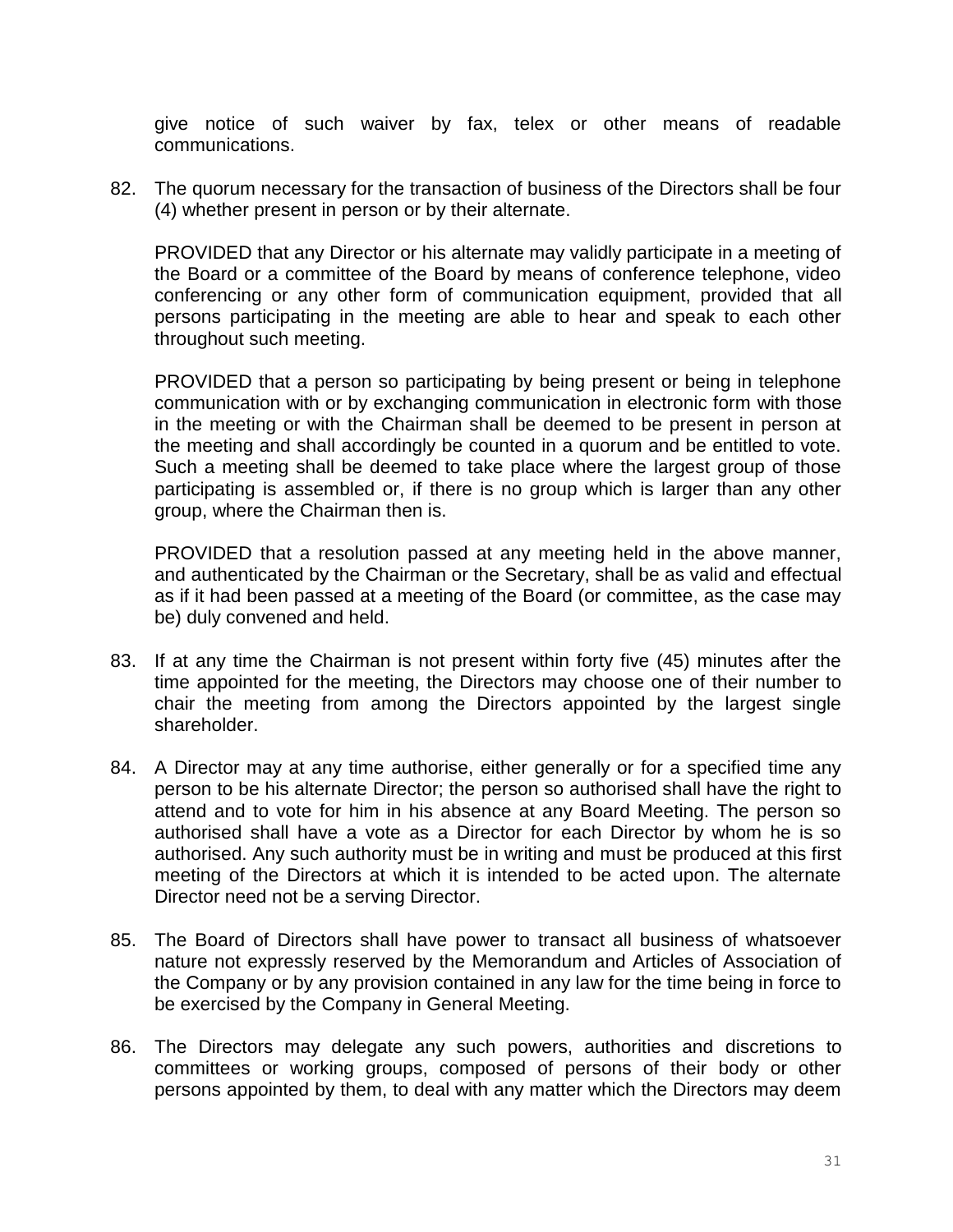fit. In appointing such committees and/or working groups the Directors may give specific or general terms of reference as they deem fit to enable the committee or working group attain the aims for which it has been duly constituted.

- 87. A resolution in writing, signed by all the Directors for the time being entitled to receive notice of a meeting of the Directors shall be valid and effectual as if it had been passed at a meeting of the Directors duly convened and held. Any such resolution may consist of several documents in the like form each signed by one or more of the Directors.
- 88. The Directors may from time to time appoint one or more of their body to the office of Managing Director for such period, not exceeding such Director's term of office as a Director, and on such terms and conditions as they deem fit, and subject to any agreement entered into in any particular case, may revoke such appointment. The appointment of a Managing Director shall be automatically determined if he ceases for any cause to be a Director.
- 89. The Directors may entrust to and confer upon a Managing Director any of the powers exercisable by them upon such terms and conditions and with such restrictions as they may think fit and may from time to time revoke, withdraw, alter or vary all or any of such powers.

### **COMPANY SECRETARY**

- 90. Without prejudice to the provisions of the Act regulating the appointment and functions of the Company secretary, the appointment or replacement of the Company secretary and the conditions of holding office shall be determined by the Directors. The Company secretary shall be responsible for keeping:
	- the minute book of General Meetings of the Company;
	- the minute book of meetings of the Board of Directors;
	- the Register of Members;
	- the Register of Debentures; and
	- such other registers and records as the Company secretary may be required to keep by the Board of Directors.

The Company secretary shall:

- ensure that proper notices are given of all meetings; and
- ensure that all returns and other documents of the Company are prepared and delivered in accordance with the requirements of the Act.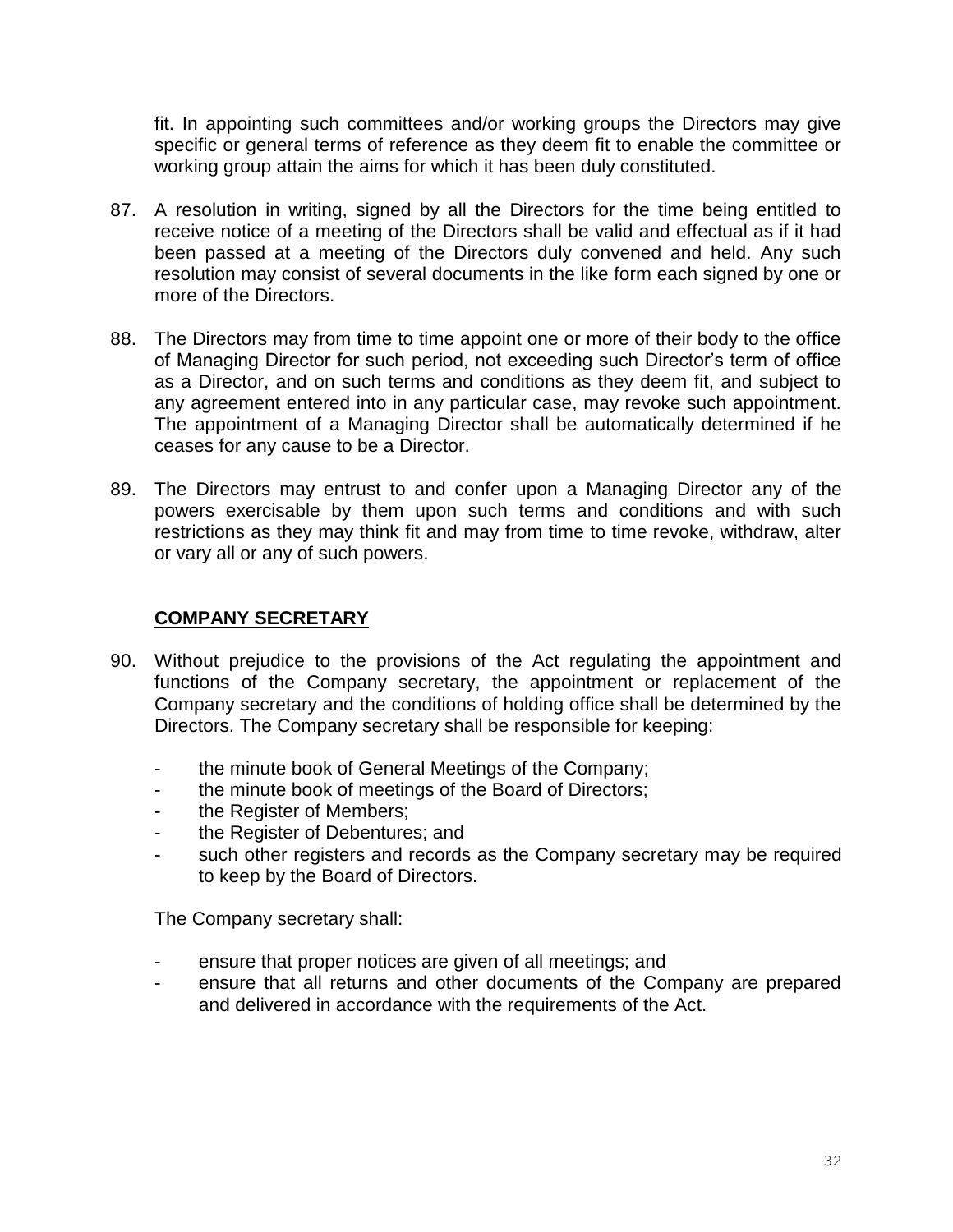#### **DIVIDENDS AND RESERVES**

- 91. The Company in General Meeting may declare dividends, but no dividend shall exceed the amount recommended by the Directors.
- 92. The Directors may from time to time pay to the members such interim dividends as appear to the Directors to be justified by the profits of the Company.
- 93. No dividend shall be paid otherwise than out of profits of the Company available for distribution.
- 94. Without prejudice to the relevant provisions of the Banking Act, the Directors may, before recommending any dividend, set aside out of the profits of the Company such sum as they think proper as a reserve or reserves which shall, at the discretion of the Directors be applicable for any purpose to which the profits of the Company may be properly applied, and pending such application may, at the like discretion, either be employed in the business of the Company or be invested in such investments as the Directors may from time to time think fit. The Directors may also without placing the same to reserve carry forward any profits which they may think prudent not to divide.
- 95. Subject to the rights of persons, if any, entitled to shares with special rights as to dividends, all dividends shall be declared and paid according to the amounts paid or credited as paid on the shares in respect whereof the dividend is paid but no amount paid or credited as paid on the share in advance of calls shall be treated for the purpose of this regulation as paid on the shares. All dividends shall be apportioned and paid proportionately to the amounts paid or credited as paid on the shares during any portion or portions of the period in respect of which the dividend is paid, but if any share is issued on terms providing that it shall rank for dividend as from a particular date such share shall rank for dividend accordingly.
- 96. Dividends shall be declared and paid equally on all shares;

PROVIDED that no dividends shall be paid on those partly paid-up shares the called up portion of which is in arrears.

- 97. No dividend shall bear interest against the Company.
- 98. Any dividend or other moneys payable in respect of a share will be paid by electronic means directly to the savings or current account designated by the holder or, in the case of a share held jointly by more than one person, to the account of the shareholder nominated and named in the Register of Members. Should there be no such nomination the dividend shall be paid into the account of the first named joint shareholder appearing on the Register of Members: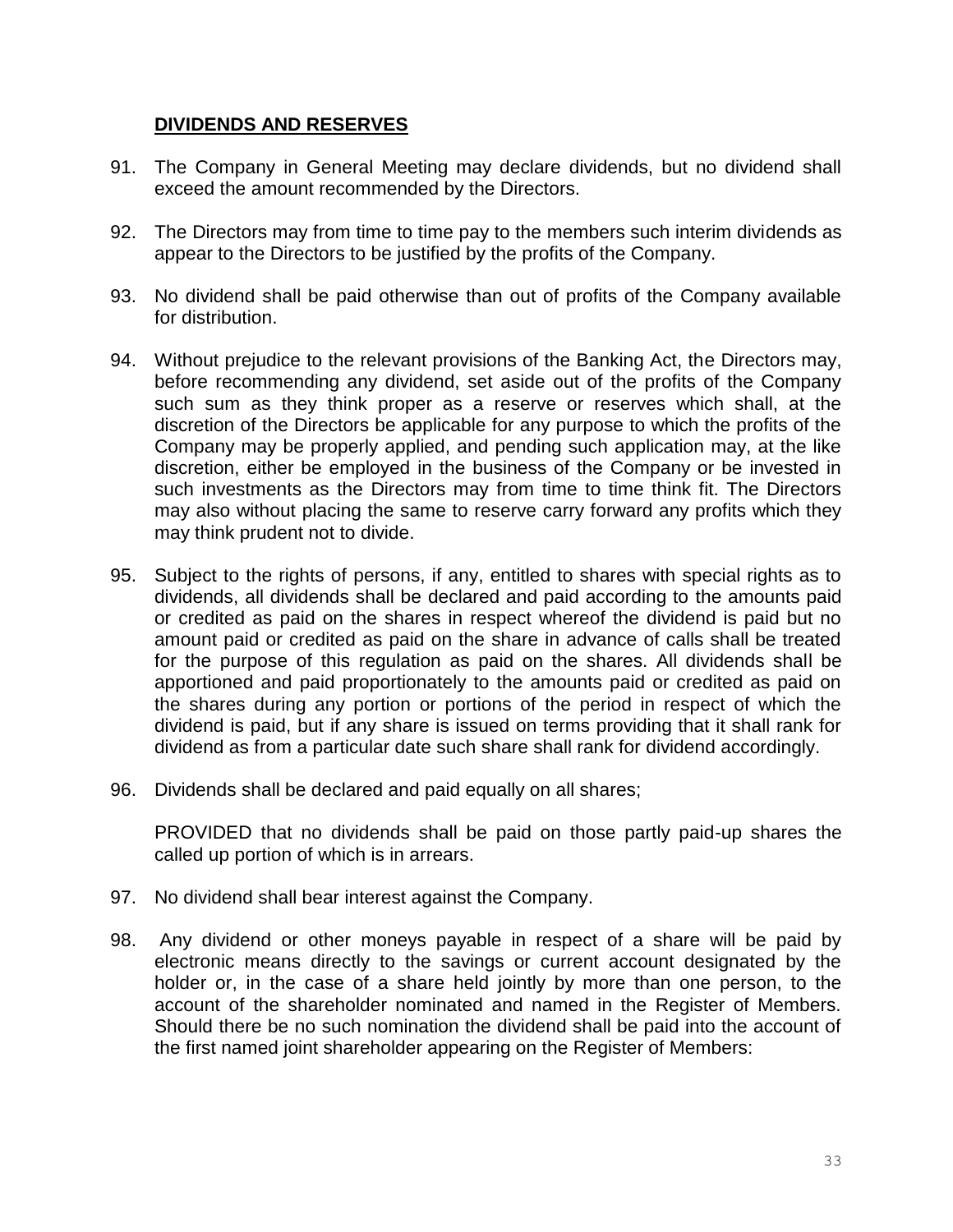PROVIDED that, where the account number of a shareholder is not known, the dividend is to be kept by the Company for collection by the shareholder entitled to such dividend or for remittance when the account number of the said shareholder is made known to the Company;

PROVIDED that, in the case of a share held by joint holders, any one of such holders may give an effective and valid receipt for all dividends and payments on account of dividends and payments in respect of such share. The payment of dividend to any account of one of the joint holders shall be deemed to be a good discharge to the Company;

PROVIDED FURTHER that, nothing in this article shall preclude the Company from offering to pay dividends to its shareholders by any other means, including scrip dividend option, subject to the competent authority's prior permission in accordance with Article 73(1) and to the conditions of Article 73(2) of the Capital Requirements Regulation.

### **ACCOUNTS**

- 99. Without prejudice to the provisions of the Banking Act, the Directors shall from time to time determine whether and to what extent and at what time and place and under what conditions or regulations the accounts and books of the Company or any of them shall be open to the inspection of members not being Directors and no member (not being a Director) shall have any right of inspecting any accounts or book or document of the Company except as conferred by law or authorised by the Directors or by the Company in General Meeting.
- 100. A printed copy, or in any other form as may be permitted by law, of the profit and loss account and balance sheet including any Directors' Report attached thereto shall, at least fourteen (14) days prior to the General Meeting, be provided, delivered or sent by post to every person so entitled in terms of Section 180 of the Companies Act unless otherwise provided by any applicable law or regulation as may be enforced from time to time.

#### **CAPITALISATION OF PROFITS**

101. Without prejudice to the relevant provisions of the Banking Act, the Company in General Meeting may upon the recommendation of the Directors resolve that it is desirable to capitalise any part of the amount for the time being standing to the credit of the Company's reserve accounts or to the credit of the profit and loss account or otherwise available for distribution, and accordingly that such sum be set free for distribution amongst the members who would have been entitled thereto if distributed by way of dividend and in the same proportions on condition that the same be not paid in cash but be applied either in or towards paying up any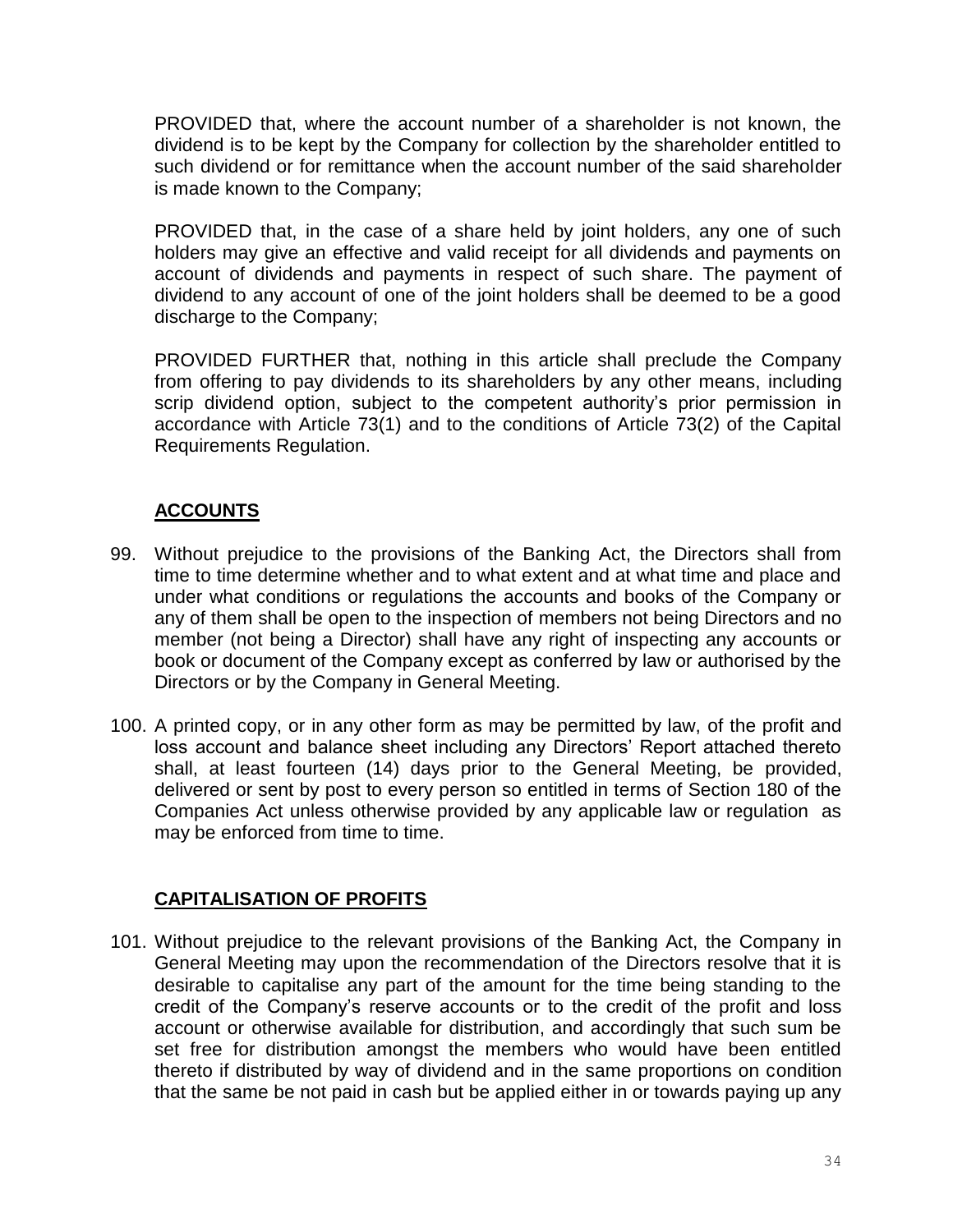amounts for the time being unpaid on any shares held by such members respectively or paying up in full unissued shares or debentures of the Company to be allotted and distributed credited as fully paid up to and amongst such members in the proportion aforesaid, or partly in the one way and partly in the other, and the Directors shall give effect to such resolution:

PROVIDED that a share premium account and a capital redemption reserve fund may, for the purpose of this Article, only be applied in the paying up of unissued shares to be issued to members of the Company as fully paid bonus shares:

PROVIDED that the Directors may in giving effect to such resolution make such provision by payment in cash or otherwise as they think fit for the case of shares or debentures becoming distributable in fractions.

## **NOTICE**

102. A notice may be given by the Company to any member either personally or by post to the address supplied by him to the Company for the giving of a notice. Where a notice is sent by post, service of the notice shall be deemed to be effected by properly addressing, preparing and posting a letter containing the notice, and to have been effected in the case of a notice of a meeting at the expiration of twenty four (24) hours after the letter containing the same is posted, and in any other case at the time at which the letter would be delivered in the ordinary course of post.

Unless otherwise instructed in writing, in the case of joint shareholders, proper notice to all such joint shareholders is deemed to have been given if one notice to all the said joint shareholders is sent to the address of the shareholder nominated and named in the Register of Members, or in default of such nomination to the first named joint shareholder appearing on the Register of Members.

- 103. Any notice required to be given by the Company to the members or any of them, and not expressly provided for by these Articles, shall be sufficiently given if given by advertisement.
- 104. Any notice required to be, or which may be, given by advertisement shall be advertised once only in two daily local newspapers, one in the Maltese and one in the English language.
- 105. If, owing to any factor affecting the postal services in Malta, the Company is unable to give effective notice by post of a General Meeting, notice of that General Meeting may be given by advertisement as provided in these Articles and shall be deemed to have been given on the day of publication. In such event the Company shall as soon as practicable (and if able to do so prior to the date of the General Meeting) send a notice by post to all members.